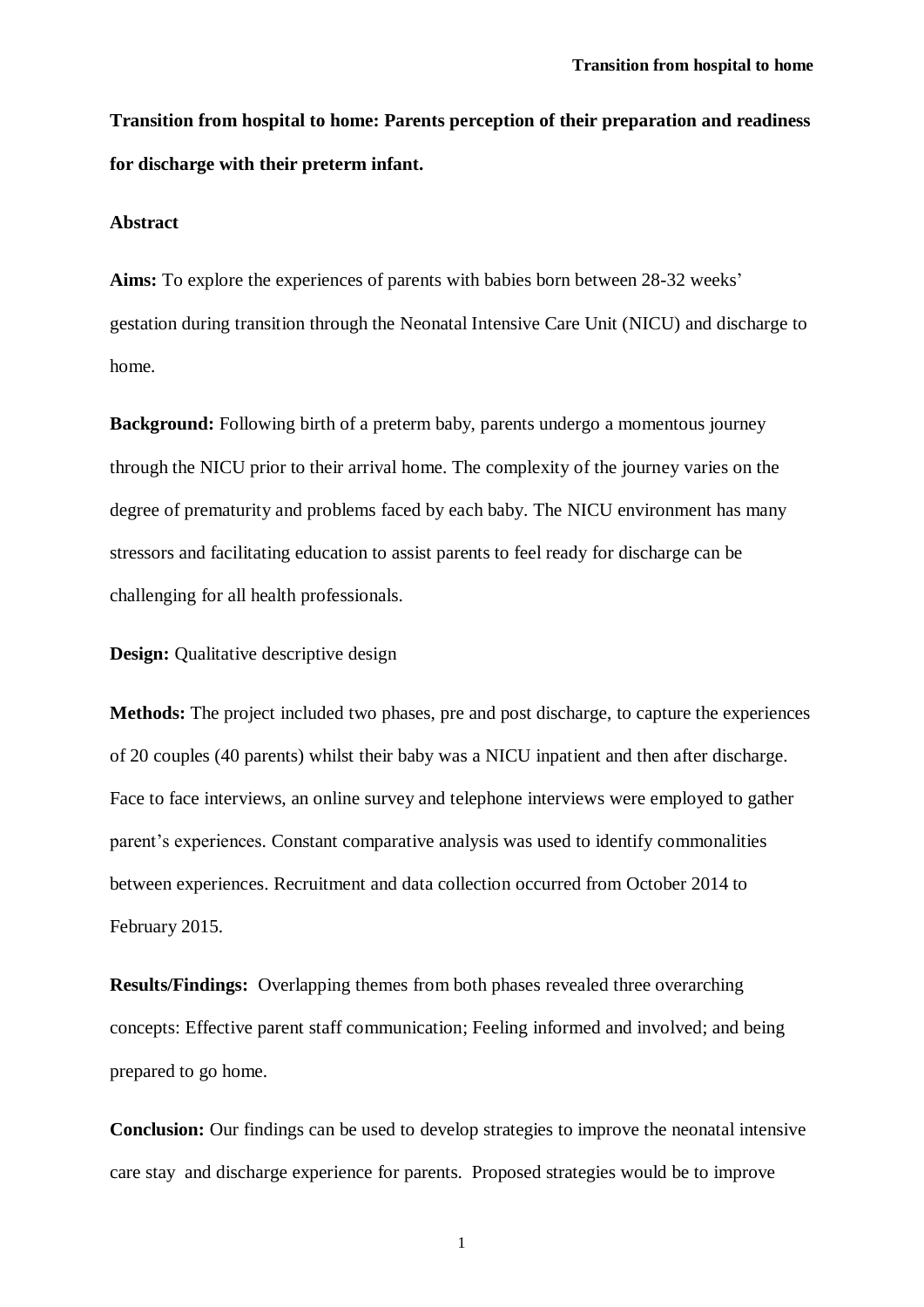information transfer, promote parental contact with the multidisciplinary team, encourage input from fathers to identify their needs and facilitate parental involvement according to individual needs within families.

**Relevance to clinical practice:** Providing information to parents during their time in hospital, in a consistent and timely manner is an essential component of their preparation when transitioning to home.

**Key words:** Parents, Neonatal Intensive Care Unit (NICU), preterm, experience, perception, transition, discharge, multidisciplinary team

### **What does this paper contribute to the wider global community?**

- Health care professionals working in a neonatal unit should determine whether parents feel that they have received effective education to prepare them for the transition from hospital to home.
- Information transfer is essential for the well-being of families; however information given by the neonatal team members may be overwhelming, require reinforcement and can by presented in an inconsistent manner.
- It is imperative that health care professionals understand the potential anxiety that parents feel prior to discharge, especially if the process is rushed due to organisational factors.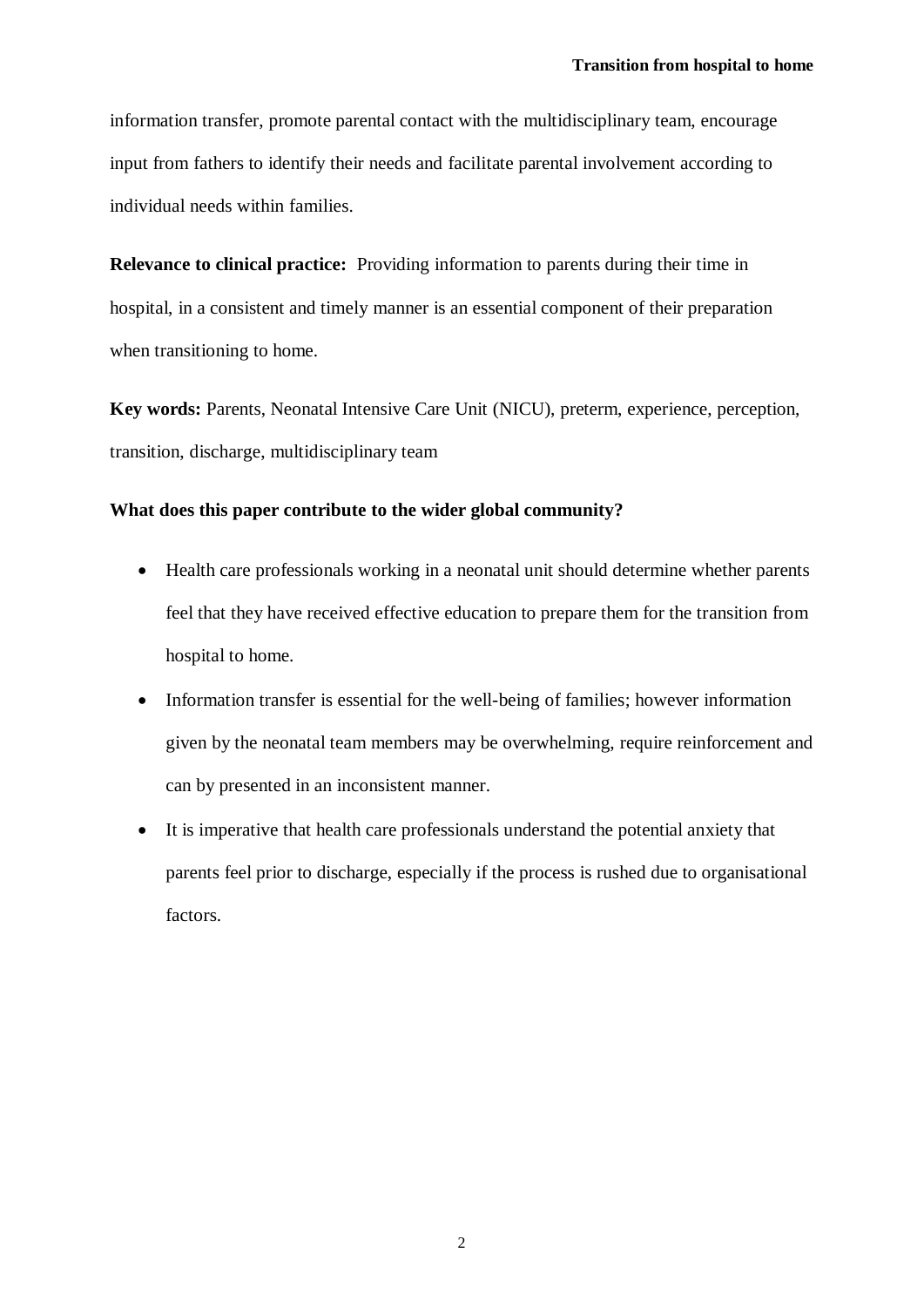### **INTRODUCTION**

Following the birth of a preterm baby, parents undergo a momentous journey through the Neonatal Intensive Care Unit (NICU) prior to arrival at their home. The complexity of the journey varies on the degree of prematurity and problems faced by each baby. Parental involvement through sensory input facilitates the process of bonding and includes touching, cuddling, nurturing and caring activities (Tracy 2000). Parent baby interaction is known to facilitate baby wellbeing and development (Feeley et al. 2013, Griffin & Abraham 2006). However, when a pregnancy becomes high risk or there is maternal complications resulting in preterm birth this process can be interrupted. Parental involvement in care lessens with earlier gestations and fragility of the baby (Mackley, Locke, Spear,& Joseph, 2010). The NICU environment has many stressors, and therefore, facilitating interaction and involvement as well as assisting parents to feel ready for discharge is an important responsibility for health professionals (Busse, Stromgren,Thorngate, & Thomas, 2013, Mackley et al., 2010, Melnyk et al., 2006).

### **BACKGROUND**

### **Parental stress**

Magnusson (1982, p. 234) defines stress as "an individual's psychic and somatic reaction to demands that approach or exceed the limits of … coping resources". This stress response can impact parents' ability to cope (Doucette & Pinelli 2006). An unexpected end to a pregnancy creates concerns for parents and evidence suggests parents experience increasing stress leading up to their impending birth (Melnyk et al., 2006). The emotional impact of an admission to the NICU differs within families; however parents consistently report experiencing anxiety, sleep deprivation, fatigue, depression, and helplessness (Busse et al., 2013, Mackley et al., 2010).

### **Differences between mothers and fathers**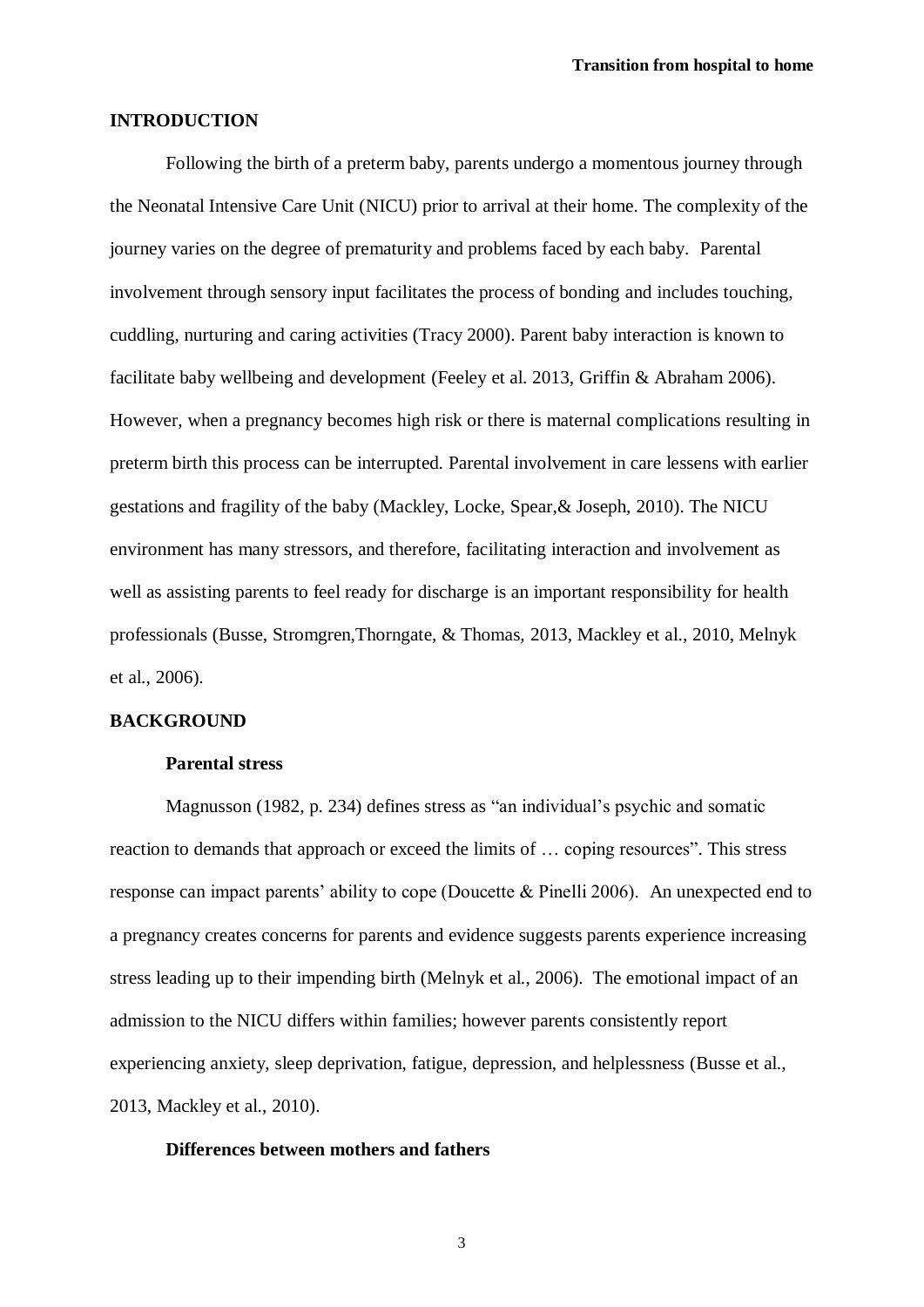Parents, needs differ even though they are a partnership. The coping mechanisms of fathers and mothers can be different. An Italian study describes how differing approaches may be required to meet individual needs and reduce stress within the partnership (Matricardi *,*  Agostino, Fedeli, Montirosso, 2013). Mothers are encouraged to breast feed, spend time at the bedside expressing milk and attending to care when the baby's condition allows. This presence facilitates information transfer about caring for the baby before and after discharge. Furthermore, the spontaneity of bedside information transfer facilitates active involvement and builds knowledge. Handling the baby frequently enables the mother to become confident and competent to care for her infant (Gooding et al., 2011, Griffin & Abraham 2006). In contrast, fathers who return to work early after the birth to support the family, look after other children and attempt to retain some 'normality' may have limited contact time with the baby. This contributes to fewer opportunities to acquire similar knowledge to the mother which may increase their stress levels (Mackley et al., 2010). Fathers who are actively involved in care reported how involvement helped them gain confidence with their paternal role (Blomqvist Rubertson Kylberg, Jorsberg,&Nyqvist 2011). Similarly, another study revealed that promoting control over how and when parents, particularly fathers, attend to the needs of their baby enhances parent's confidence in their ability to transition from hospital to home (Feeley, Waitzer,Sherrard, Boisvert, & Zelkowitz ,2012)

### **Transition to discharge**

Health professionals agree that discharge planning commences at the bedside after admission to the NICU (Smith, Young, Pursley, McCormaick, & Zupancic, 2009). Previous experience with parenting determines the basic needs of parents. However further studies from Germany and USA report heightened stress levels for any parent taking a baby home with complex medical conditions and follow-up appointments (Lopez, Anderson, & Feutchinger, 2012, Schlittenhart, Smart, Miller, & Severstson,2011). Transitioning to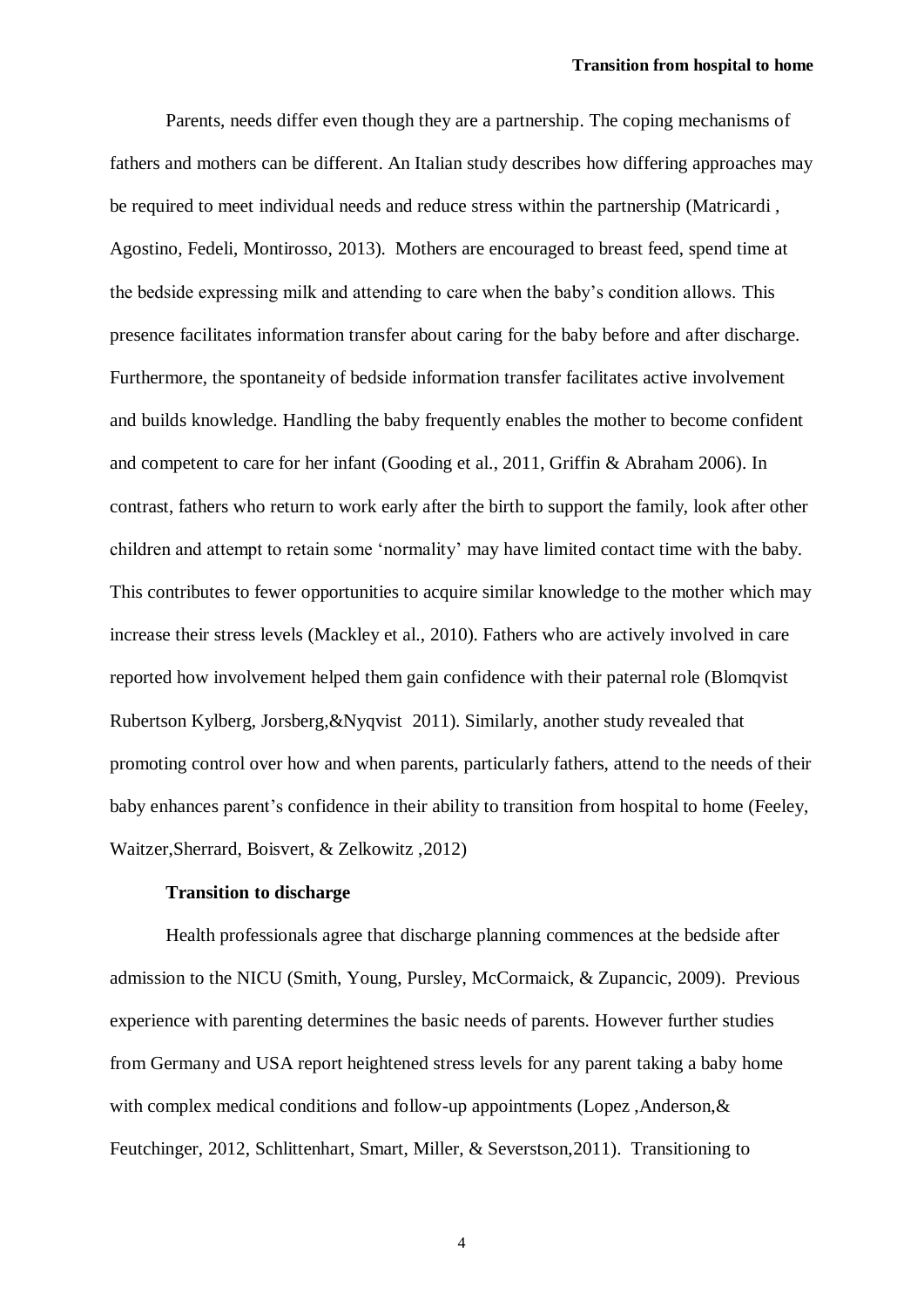discharge involves formal and informal education. Parents are taught about feeding, infant well-being and signs of illness, sudden infant death syndrome prevention and immunisation requirements. Smith et al., (2009) discuss the need for classroom teaching about resuscitation and developmental care with instruction and practical simulation for parents. However barriers occur when parents are not able to visit or opt to spend time with their baby rather than go to a class in the NICU (Schlittenhart et al., 2011). In contrast, positive outcomes have been reported from a structured program in the United States aiming to enhance parental education facilitating readiness for discharge (Melnyk et al., 2006).

Reviewing international literature highlights factors influencing parents transitioning from NICU to their home; however, they do not report on parents' impression and perceptions of readiness before and after discharge. Furthermore, we have been unable to identify evidence involving NICU parental educational programs and their outcomes in Australia. In order to address the gap in knowledge around this transition period for parents, our project explored the discharge experience of parents with babies born between 28-32 weeks' gestation and their transition through the NICU to home.

### **METHODS**

#### **Design**

A descriptive qualitative design was used to investigate the experiences of parents during their transition through the neonatal unit and their preparation and transition to home. Researchers work with vulnerable groups to produce knowledge that can be used as an impetus to make improvements. Practical information from participants who have lived the experience can provide an emic view to inform and facilitate change (Streubert & Carpenter 2011). In this instance, the qualitative approach to gathering data using in-depth interviews and an online survey has allowed researchers to identify unmet needs in collaboration with parents contributing to recommendations to improve the discharge planning processes.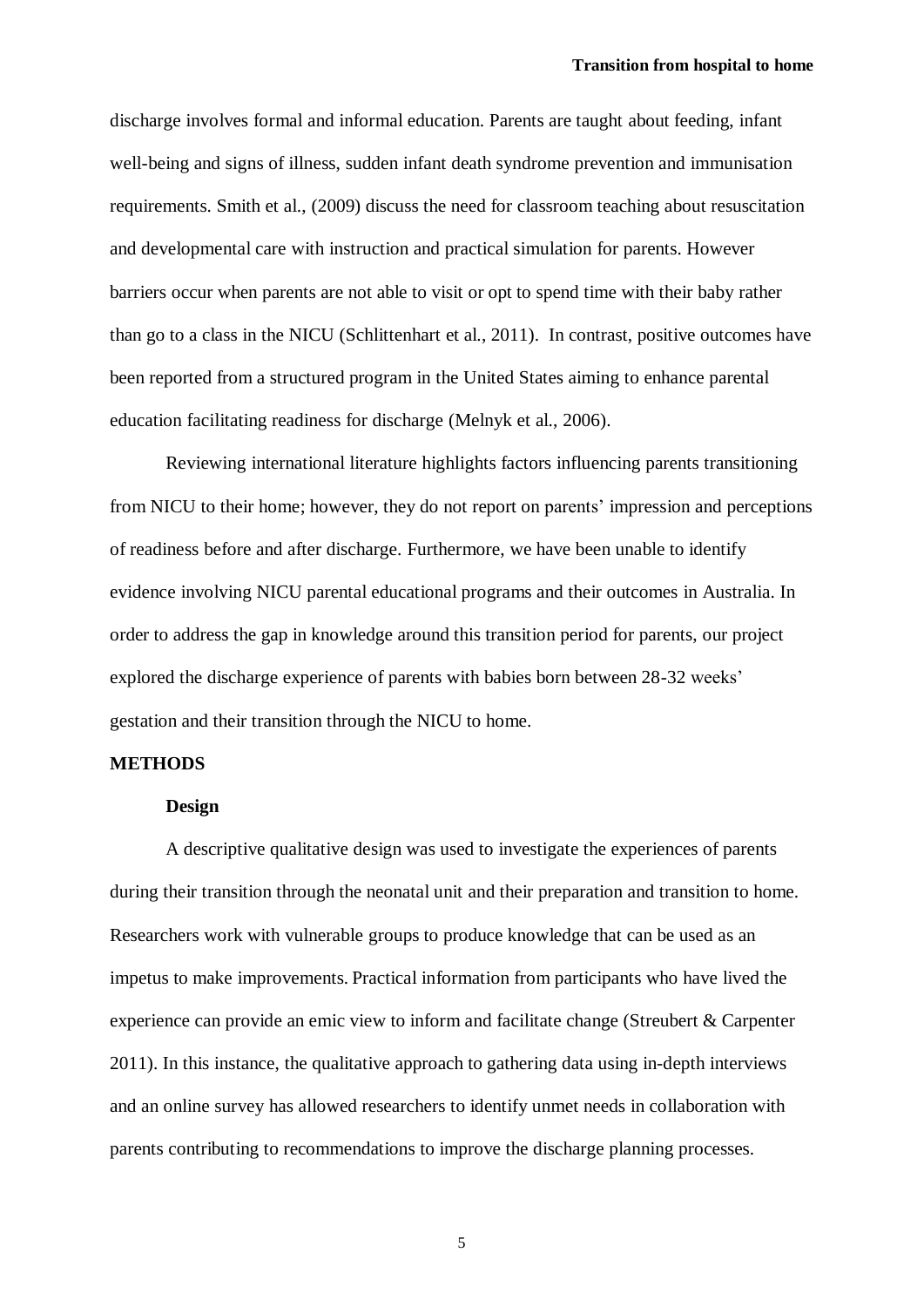#### **Participants, recruitment and data collection**

Parents with babies admitted to the Neonatal Clinical Care Unit whose gestation was between 28- 32 weeks were invited to participate by neonatal nurse researchers who were not directly involved in care of their baby. The final sample size of parents recruited was determined when data saturation was reached during the analysis process (Polit & Beck 2010). Exclusion criteria included parents with babies born with anomalies and/or not expected to survive, were non-English speaking, or were potentially difficult to follow-up due to involvement with the child and family protection services. Parents were given the option to withdraw from the project at any time. Recruitment and data collection occurred between October 2014 - February 2015 at the only tertiary maternity hospital in Western Australia (WA). During this period 98 potential sets of parents were reviewed for their eligibility. Twenty-one sets of parents were excluded due to exclusion criteria, nine were discharged prior to recruitment, and 13 declined to participate. Thirty-five sets of parents were missed due to back transfer to peripheral hospital prior to recruitment or first interview. Participation required both parents to consent. Twenty sets of parents were interviewed. All participating parents consisted of a mother and father. Same sex couples were not excluded and single parents were invited to participate if they had a support person; however,there was no participation of non-traditional couple pairs.

Parents were provided with a letter explaining the aim of the study and what was involved. Informed consent was obtained from each parent. Demographic data was collected during the interview process including parental ages, number of children, and family structure. Parents were asked if they had any previous experiences with a preterm baby through family or friends. Information about their experience was sought from parents at two intervals, pre- and post-discharge. Parents participated in a face to face interview in the pre discharge phase when their baby was 4-6 weeks old. Interviews with parents were conducted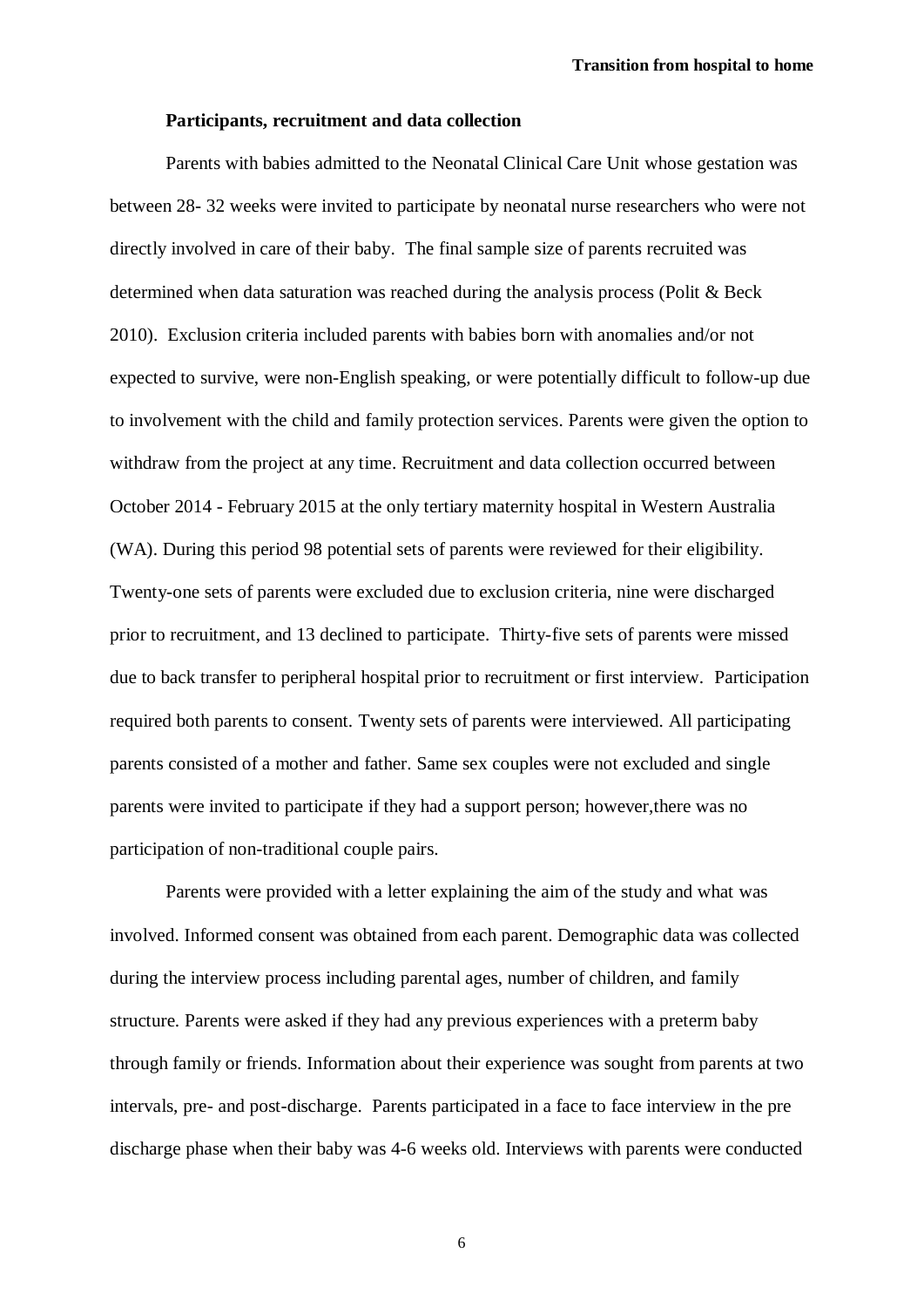separately to demonstrate the value of each person's experience without influencing or biasing their partners' experience.

For the project an open-ended question interview guide was developed (Table 1). Questions were asked about the transition to discharge process to guide responses. Free flow discussion with open ended questions encouraged parents to voice opinions and suggestions for change. The interviews were recorded using a digital audio recorder and transcribed verbatim. Findings from the pre discharge interviews governed the questions used for the online survey and telephone interviews for the post discharge phase which occurred at approximately four weeks post discharge. Parents were offered an online survey or telephone interview. The online choice allowed flexibility for the parents to complete the survey at their convenience. Twenty-five of the forty parents participated in the post discharge phase.

Free flow of information during interviews may be influenced by the credibility of the interviewer with the participant (Schneider , Whitehead, LoBiondo-Wood, & Haber, 2016). The two interviewers were clinical nurses and known to parents however they were not involved in direct care with any of the babies. We anticipate that this reduced potential bias from coercion and allowed parents to feel comfortable to share their thoughts or experiences.

### **Data analysis**

Commonalities within the data were identified using a modified constant comparative method of analysis (Schneider et al., 2016). Comparing text within the interviews allowed saturation of themes and subthemes within parent's experiences during hospitalisation and the transition period. The process of data analysis began with two team members conducting a separate analysis of transcriptions. The remaining team members analysed cross-sections of the transcribed interviews highlighting similarities across tentative themes. Distributing the transcripts across five team members enabled each interview to be independently reviewed by three team members. This method of analysis facilitated the final negotiation and a consensus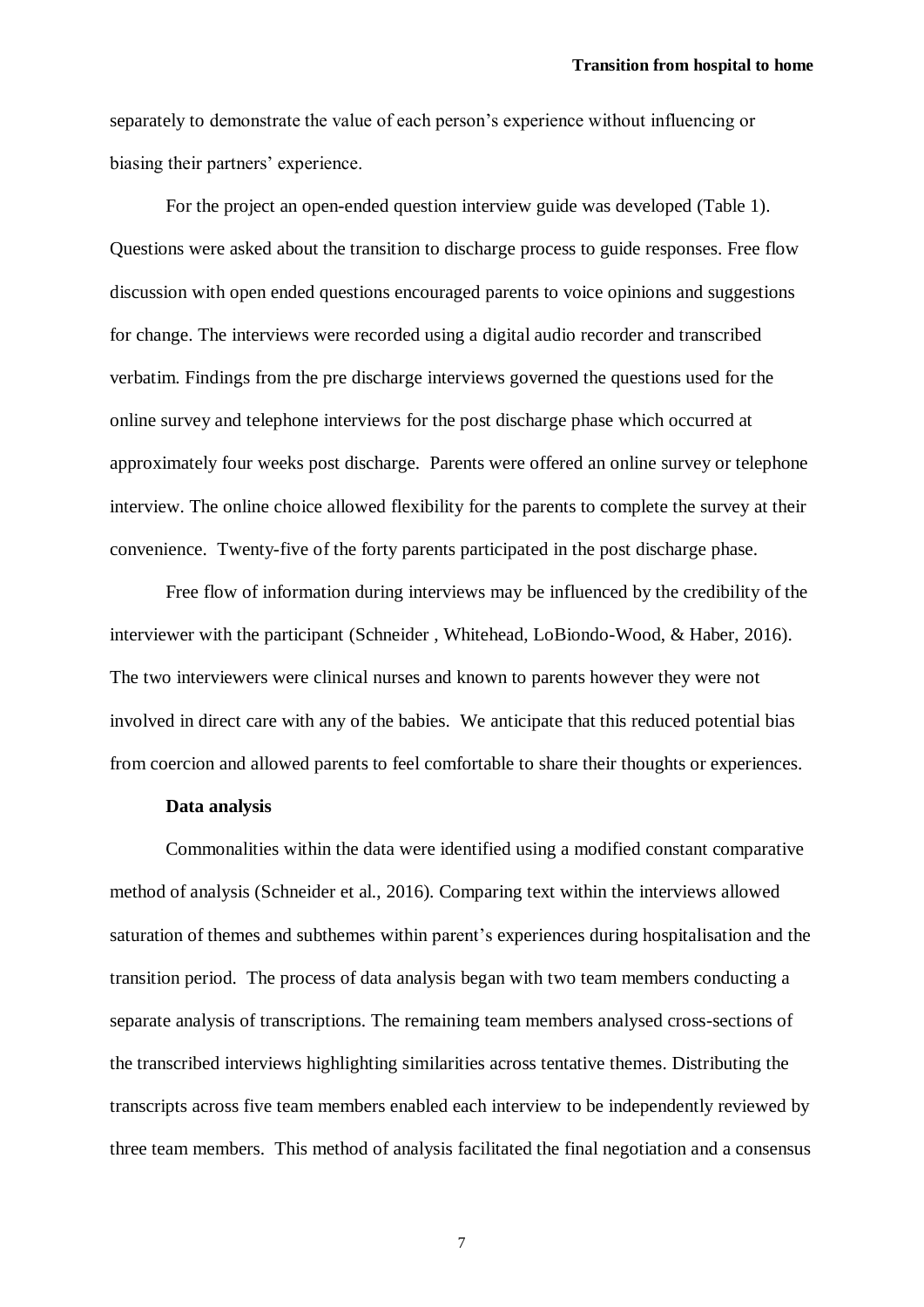agreement of themes and subthemes capturing parents' experiences. Regular meetings provided opportunities to discuss ideas derived from the text to reduce bias and ensure credibility to the analysis process. Phase one and two data were analysed separately to reflect parents' experiences across the two time periods. Member checking was used to ensure that participants agreed that themes reflected their experiences (Streubert & Carpenter 2011). Participants were emailed a short summary of the themes from each phase with six parents confirming agreement with the findings.

### **Ethical considerations**

Confidentiality was maintained in accordance with the National Health and Medical Research Council Ethical Guidelines (National Health and Medical Research Council (NHMRC) (2007). Approval to conduct the project was provided from the Women and Newborn Health Service Human Research Ethics Committee (2014073 EW).

#### **RESULTS**

#### **Participant profile**

Twenty sets of parents consented to participate in the project providing 40 individual interviews. The mean maternal age was 29 years (21-42) and the mean paternal age was 32 years (21-43). Thirty-three were first time parents with seven having other children. Seventeen sets of parents were married and three were de-facto relationships. Five couples had previous personal experiences with preterm babies through family and friends.

### **Themes from pre-discharge phase**

Themes and subthemes from the pre discharge and post discharge analysis are displayed in Tables 2 and 3 which include a theme statement and list of subthemes. The subthemes are explained in text with supporting quotes in italics and a parental coding system. Mothers were coded as 'a' and fathers as 'b' (1a-20b). Data analysis from phase one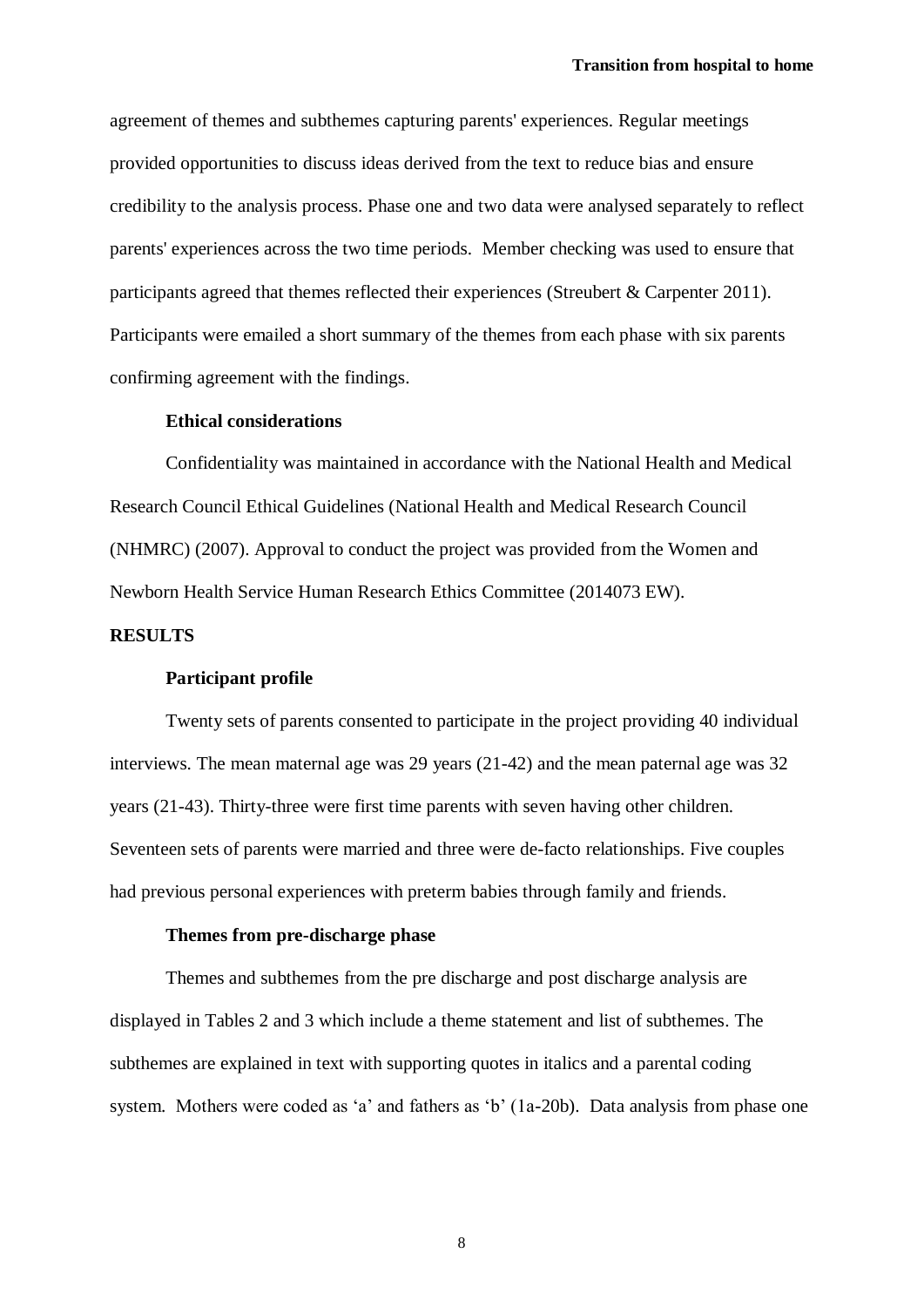revealed four major themes with eleven subthemes. Analysis for the phase two resulted in three major themes and five subthemes.

*First Impressions* captured how the physical environment met parents' expectations. Parents commented that the presence of 'high-tech' equipment was overwhelming, however the new, clean and well organised environment was appealing: *"it felt very clinical but that was actually very reassuring (1a).* Parents judged the clinical staff and assessed their competency based on their actions which determined whether they were perceived to be professional, friendly and supportive: *they're running around trying to do everything but they're so calm*, *they know exactly what they're doing. I felt really comfortable in that (1b).* Furthermore, parents expressed mixed emotions after their initial admission. They described feelings of being overwhelmed and scared but were impressed by the well-equipped nursery and perceived competence of clinical staff which reassured them that their baby was in safe hands: *I was a bit emotional, crying and felt happy and sad but just a bit freaked out and overwhelmed basically (12b).*

*What do I Need to Know* offers a description of information parents felt they wanted and needed. Most parents felt well informed about the care and progress of their baby however some reported not being given much information initially and needing to ask clinical staff for more information. In contrast, some felt there was 'information overload' and were not able to 'take in' all that was given to them: *we were still in a bit of shock…they were explaining things to us which was all good but sort of with me it went in one ear and out the other (14b)*. Mothers and fathers gathered information differently as mothers spent more time at the bedside facilitating more contact with the multidisciplinary team and information transfer. In contrast fathers had fewer opportunities to participate in the care of their baby and receive information directly from staff: *I went back to work like 2 or 3 days after and I was getting updates from (his wife) but only 'cause she was there all the time (18b).*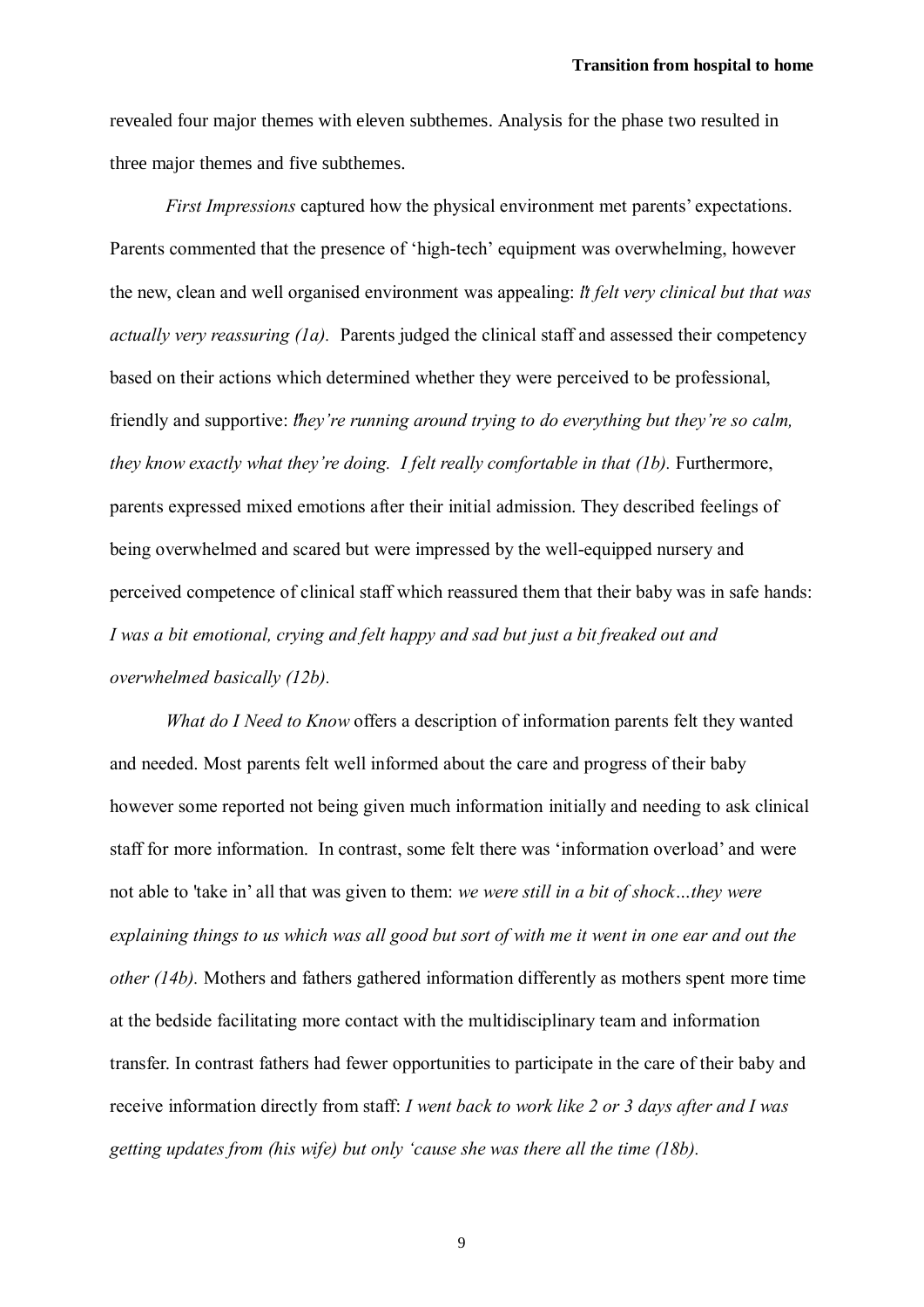Parents shared experiences where staff offered inconsistent or conflicting information which left them frustrated and confused: *sometimes I would do one thing that one nurse said and then another nurse would take over and they would tell me to do it differently (13a).* However, differing staff opinions could also be beneficial as each staff member offered new information. Some parents felt a need to seek information beyond the hospital to address their needs, whereas some felt that hospital staff were the most trusted source of information. Some parents searched the internet and found it helpful although others didn't trust this information or found it overwhelming or negative: *there's a lot of bad stories out there…I just concentrate on what the doctors say and just leave it at that…I wouldn't listen to anyone else (9b).* 

*Being Involved in my Baby's Care* incorporated three subthemes that reflected a shift in care from nurse to parent. As their baby's condition improved, the parent's level of involvement and responsibility increased as their baby moved towards readiness for discharge: *in the first couple of days...it was a little bit difficult...but after that they've always been you know really good in letting us be involved in his care (19b).* Parents wanted nurses to understand their needs and felt that nursing staff should be aware where of their level of involvement with their baby and what continuing support was required. A father suggested this could be included in handover: *some of them could work on their communications a little bit better...not just handover on the baby's stats but handover also saying 'and the parents are like this and they can do this and they'll ask if they need help. (10b).*

Parents commented on barriers and interpersonal challenges with nursing staff that affected their involvement in their baby's care. Nursing allocations changed frequently and different opinions from nursing staff was frustrating for parents. Personality clashes between parents and the nurse was also challenging and not supportive of their involvement in care*: the only thing…that was frustrating to me was the difference in opinions coming from the*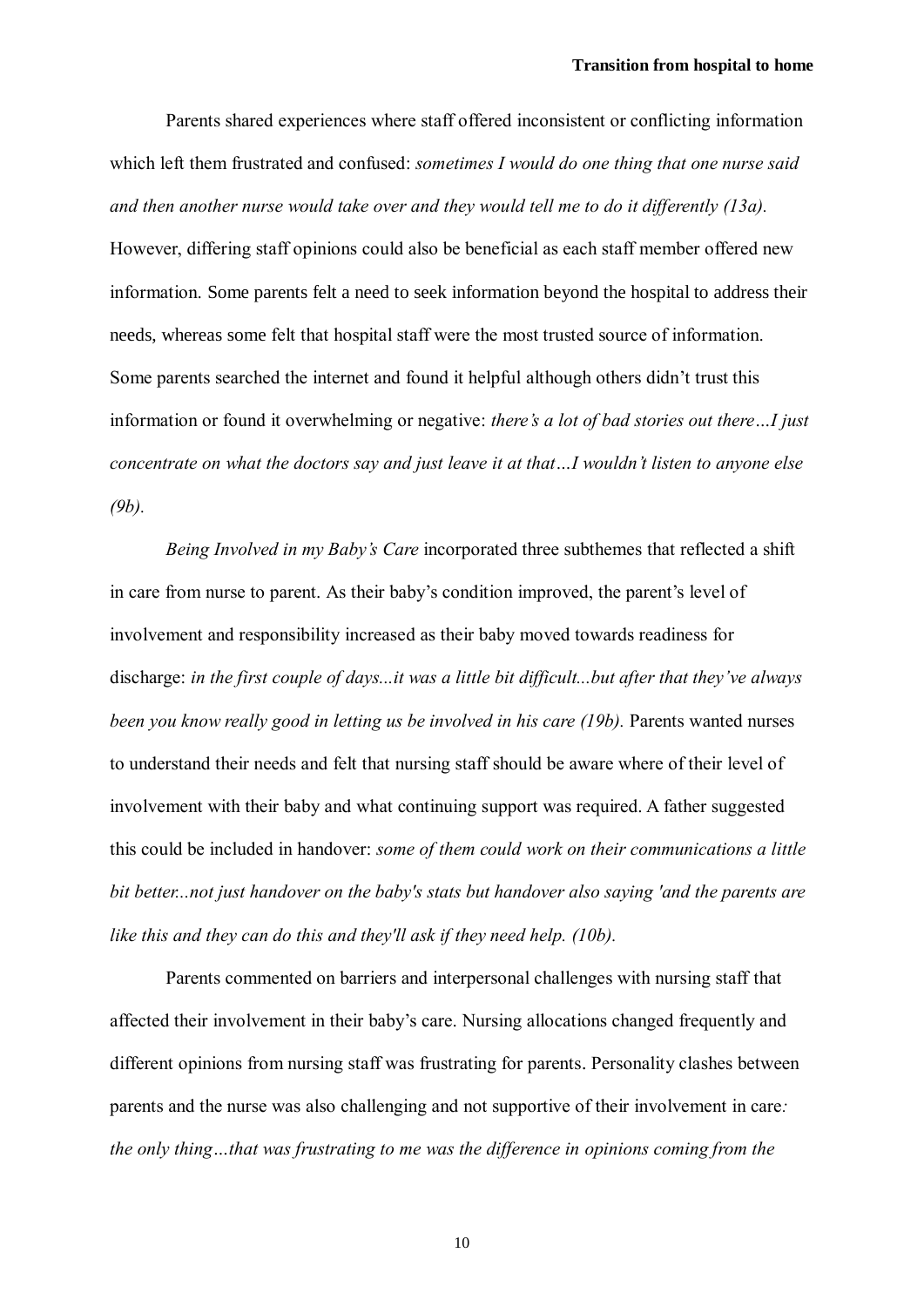*nurses (13a)* or another father suggested *nurses were great, obviously, you don't see eye to eye with everyone (2b).*

*Getting Ready to Take my Baby Home* clarified information that parents did or did not receive prior to discharge. Some parents indicated that there did not seem to be a lot of information given to them about the discharge process. Other parents were not concerned they felt that staff would provide information closer to the time of discharge. Most importantly parents wanted to be informed exactly when discharge would occur: *it's still very early...I'm told that we'll find all that out later on... to be honest I'm still trying to just deal with now (4a)* and another participant shared that *a bit more consistency in giving us an idea of when we might be going home. That would just generally allow us to relax a bit more (5b).*

### **Themes from post-discharge phase**

*Preparing to go Home* captured how methods to transfer information to parents on caring for their baby varied. Information transfer at this time was aimed at teaching parents the necessary skills to feel comfortable in caring for their baby at home. Most parents suggested they felt well prepared for home: *The hospital was amazing in preparing us for discharge. We learnt a great deal about looking after our babies and didn't expect to be as prepared as we were (18a).* Parents shared how their independence grew during their hospital stay: *we'd been in NICU so long that (we) often cared for him without much nurse intervention (5a),* and in some cases the nurses were regarded as role models: *we picked up many helpful tips and hints from the nurses about caring for our baby (11a).* 

*Discharge Day* revealed how parents felt on the day of discharge. Some felt rushed leaving the hospital and would have liked more notice and a better plan from the staff: *better idea about timeframes of discharge would have been good…It is easier to have a plan and then change it than to not have a plan at all. It often felt like we did not have a plan at all (5a).* Others shared their emotions around not knowing when their baby would be discharged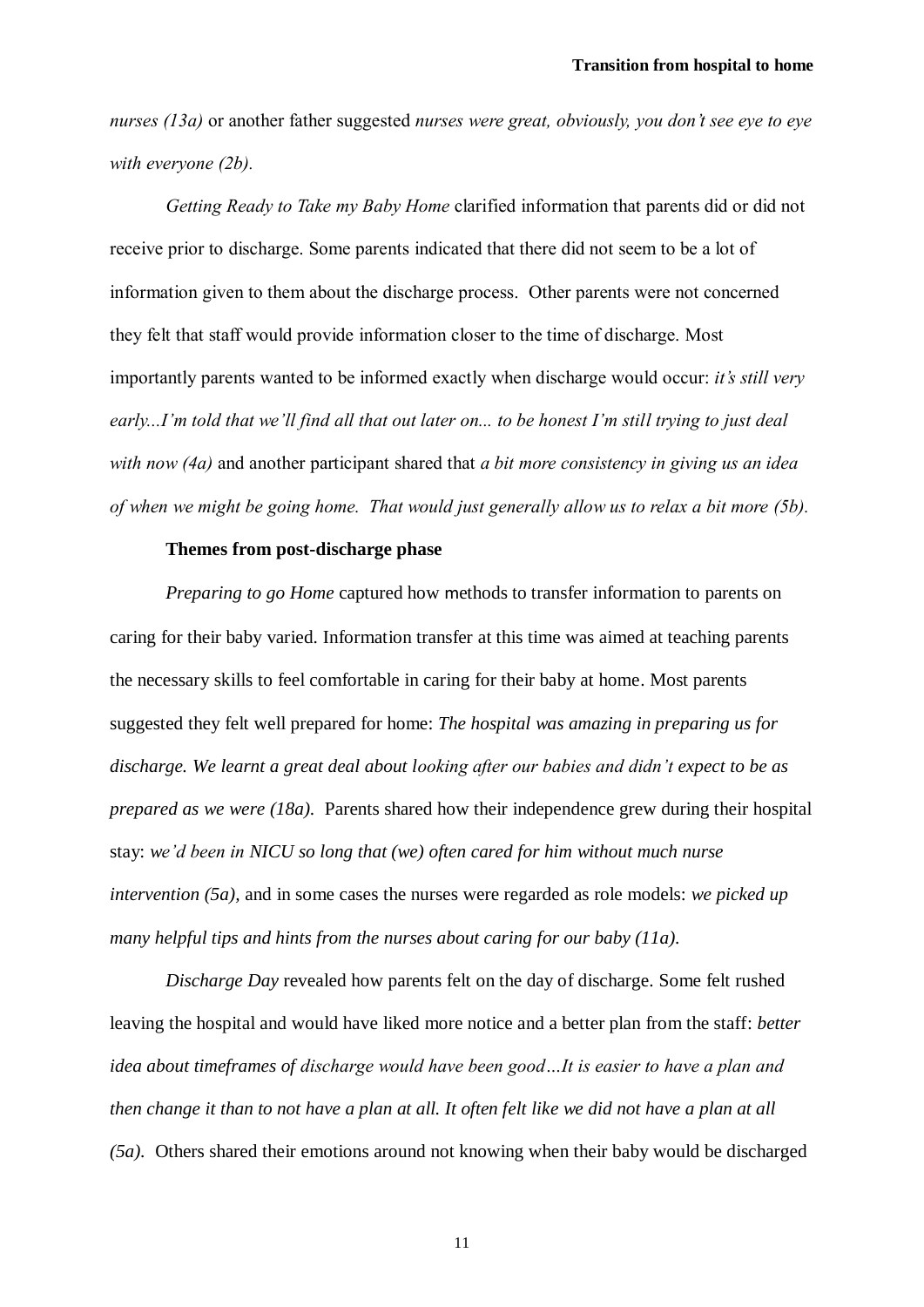and others had felt anxious because the experience was so rushed as the NICU had been their 'home' for many weeks. *It happened very quickly which was a little daunting (14a).* In addition another mother noted … *I felt a little bewildered when our transfer happened…I felt very rushed and I did start to panic as I was leaving the place that had been my second home (16a).* Comments referring to uncertainty about the actual day of discharge appeared frequently in the interviews. One parent was told different days over a period of weeks: *we were told a different day every day for around 3 weeks its extremely emotional to keep getting hopes up just to be let down (9a).* However, others felt rushed *It was maybe a bit rushed. The doctors and nurses kept saying maybe a week but then we got there one day and they said we could take him home (10b).* 

*Arriving Home* encompassed five subthemes. Most parents felt prepared to care for their baby at home however some explained they did not feel mentally or physically prepared: *taking care of a newborn baby was very daunting…I felt like the house was unprepared for it even though I had everything that I was told I needed (4b)* and another mother shared: *I actually felt very under prepared compared to how I was with my other two (children), in regards to having enough blankets, rompers etc (15a).* Parents described how being organised and physically prepared was not always enough: *(I) felt very organised but nothing can fully prepare you for bringing baby home* (14a) and one father noted that *Lucky my wife was there! I wasn't mentally prepared and I didn't feel he should be at home yet (15b).*

Some parents were anxious about taking their baby home without the constant monitoring and support from nursing and medical staff: *anxious that we didn't have the nurses' help and constant monitoring and more. I tended to check on him very often to make sure he's OK (10b).* Feeling apprehensive about leaving their baby alone was not unusual: *I was nervous not having the support of the nurses and medical staff. I did not want to leave my baby alone (1a)* and not having the supervision they were accustomed to: *there was some*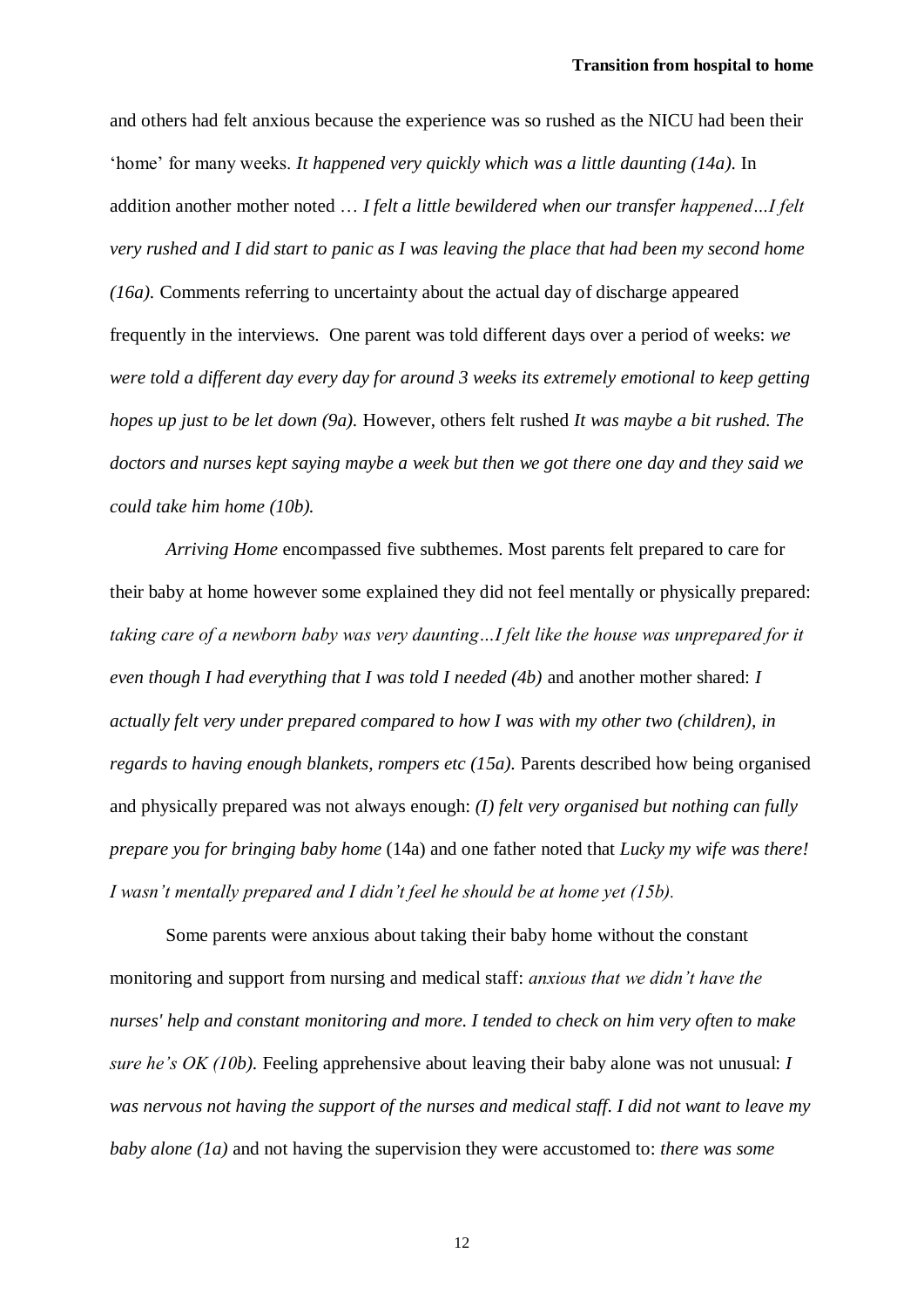*apprehension knowing there was no supervision from the nursing staff if anything perhaps went wrong (11b).*

Other parents enjoyed the autonomy of caring for their baby at home, felt more comfortable and in control: *it was nice to get home and to do it by ourselves without being watched by the nurses all the time (6a).* Another mother suggested that she was *happy to get into our own rhythm of feeding and sleeping. Happy to be able to learn our babies cues on our own (10a)* and one father noted how they were *more in control and able to care for him (5b).* 

New challenges became evident even though parents were relieved were in their home environment: *overwhelmed by all the 'jobs' that surrounded (the baby) and being really tired from a lack of sleep (11b)* and one mother shared how *it is certainly challenging as I only have the support of (my husband) on weekends. We are still trying to figure out a routine (13a).* Caring for their baby at home without professional support gradually increased parental confidence: *We were so pleased to have her home but were then faced with new challenges such as feeding and sleeping...But we survived and with every day became more confident (11a).* Parents noted how being home is different from hospital and only then did they realise what further information was needed: *it is completely different...there are things that they (*hospital staff) don't tell you that you only come to realise (4b).

*Building my Information Network* was about parents becoming more independent and being able to identify what and where their community resources were. Initially these included the hospital home visiting nurse and the local child health or community nurse. *I had weekly visits from the health care nurse which helped with any worry's I had (14a).* Parents also knew they could contact the neonatal unit for support especially after hours*: I would ring the nursery...when I needed help. Also (the Home Visiting Nurse) was wonderful for support*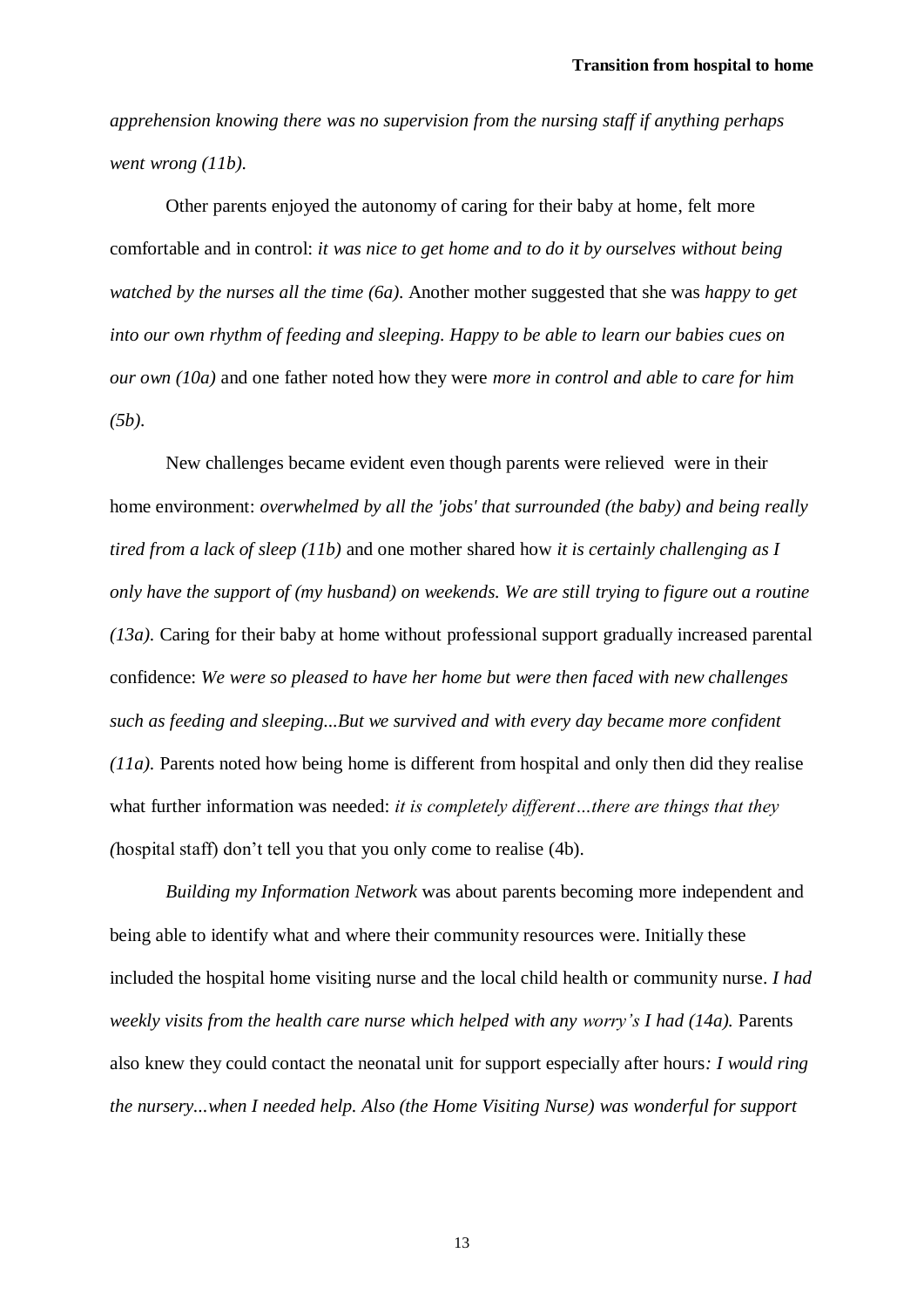*(1a).* However, after this immediate period the ongoing support of the local General Practitioner, the internet and family members were identified as useful resources.

#### **Recommendations from parents**

Parents suggested that staff would benefit from a guideline or checklist of achievements that individual babies were required to meet before discharge to assist with planning. Furthermore, they considered a need for improving the way health professionals communicate with each other and the parents. Continuity of clinical staff caring for their baby was recommended as parents felt better when they 'knew' the nurse who was providing care. Parents also shared that they should be informed that there is a non-threatening feedback process for them to express their concerns about staff or their experience. Phase two highlighted parent's suggestions to have more opportunity to provide day and night rooming in care along with extending the home visiting nurse service. Parents living in rural areas felt a lack of support without the home visiting nurse and would have liked peripheral hospital staff and community support to be better organised.

### **Discussion**

Our findings offer an insight into the experiences of parents with babies born between 28-32 weeks' gestation, during their journey through the NICU and their preparation and transition to home. Conducting this project in two phases enabled a broader perspective to be shared across the spectrum of parent's experiences. Concepts that underpin our findings reflect the relationship between staff and parents. Key concepts such as effective staff communication, information transfer and encouragement to be involved in their baby's care influenced how parents felt they were prepared to take their baby home.

#### **Effective staff-parent communication**

Effective communication between clinical staff and parents emerged as a key finding across themes in the pre and post discharge phases. Information sharing has been found to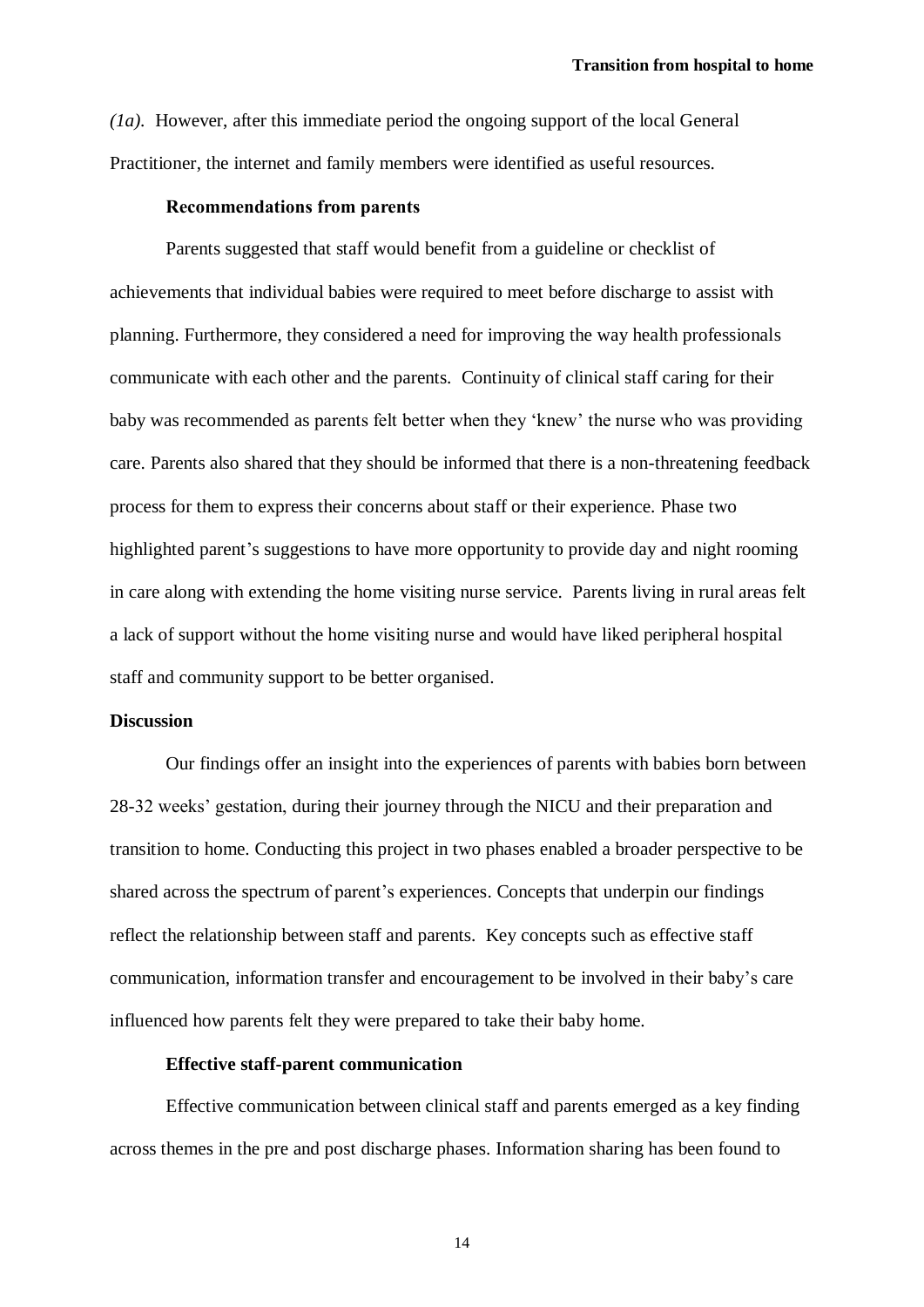reduce parental stress and assist the health care provider identify educational needs (Burger King, & Tallet, 2015; Feeley et al. 2012). During the last decade, parents of babies admitted to neonatal units both within Australia and internationally have reported dissatisfaction with the amount and quality of information received from clinical staff (Arockiasamy, Holsti, & Albersheim,2008, Enlow et al., 2014, Kowalski, Leef, Mackley, Spear, & Paul, 2006). Findings from this study and two previous studies in Australia and the United Kingdom (UK) reflect similar experiences whereby parents felt they were not fully informed or included in discussions about their baby's care or treatment along with timing of discharge **(**Burger *et al.,* 2014**,** Gardner , Barrett, Coonaan, Cox & Robertson*,* 2002**)**. In addition, parents from the UK study were reported to receive conflicting information **(**Burger *et al*. 2014**)** which aligns with our WA parents noting information inconsistencies. Similarly, our WA parents reported feeling frustrated and confused when they received inconsistent or conflicting information. Canadian fathers reported confusion and felt they were not included as much as the mothers (Arickiosamy et al., 2008) with Swedish fathers also feeling uncomfortable with conflicting information (Blomqvist et al., 2011). Furthermore, interaction with clinical staff has been suggested as key to promoting communication that can enhance parental understanding through information sharing (Feeley 2012). Consistent with literature we found that mothers and fathers tend to gather information as fathers spend less time at their baby's bedside and miss opportunities to interact with clinical staff therefore receiving 'second-hand' information from their partner. Importantly, German fathers rated any primary interaction with clinical staff very highly. (Garten *,* Nazary, Metze, & Buhrer,2013). Danish nurses have implemented strategies to improve communication with parents and have noted early positive outcomes (Weis, Zoffman, & Egerod, 2013).

#### **Parents informed and involved**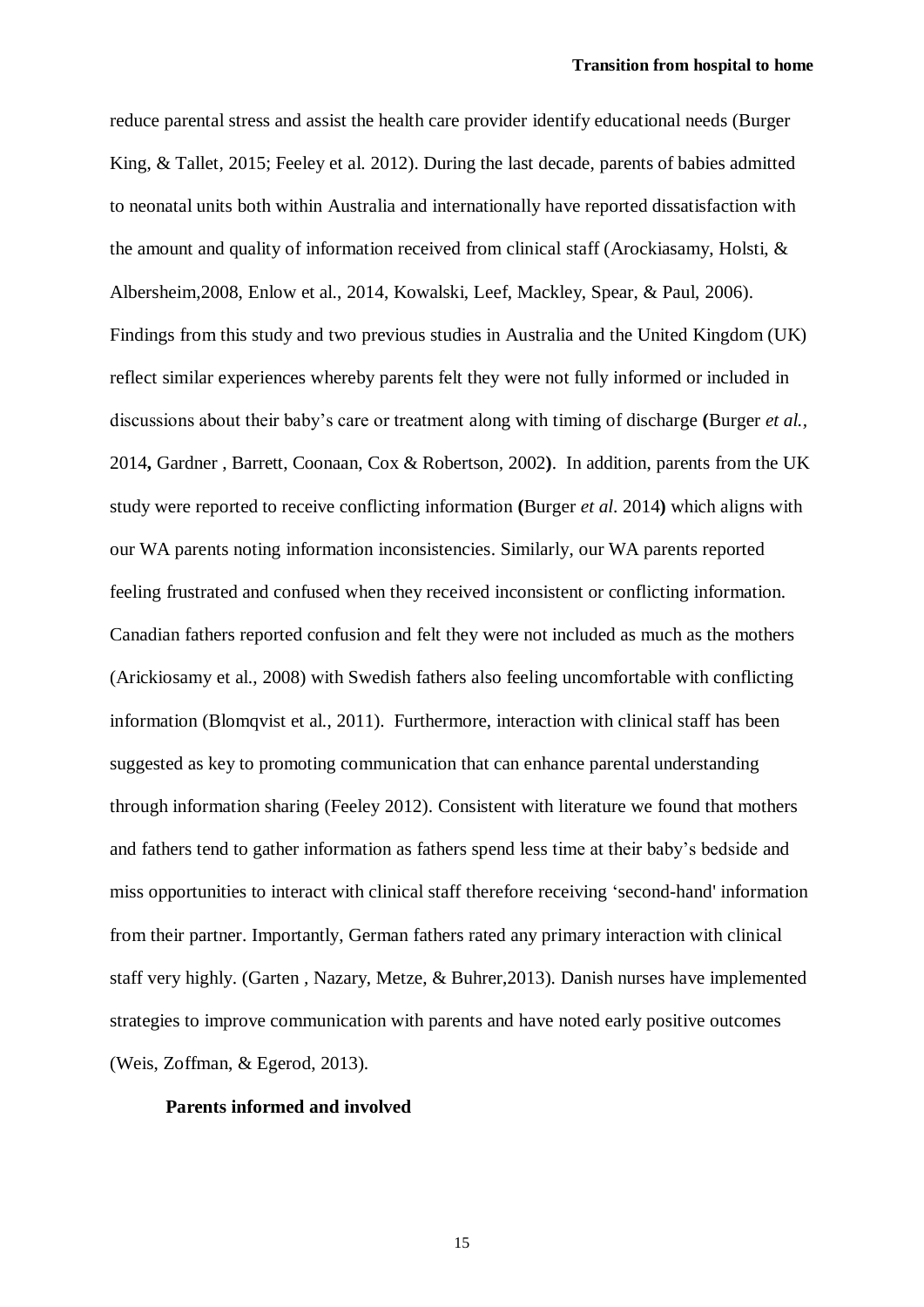Some parents in our study reported confusion due to a notable lack of information in the early days after admission. They perceived their baby as fragile and they felt unsure of how to interact and care for their baby. These feelings are consistent with findings by Stacey, Osborn, and Salkovskis (2015) and Turner, Winfeild, and Chur-Hansen (2013) who suggest that parents felt unsure and confused when information transfer was absent or inadequate. Adama *,* Bayes, and Sundin (2016) reported that the relationship between knowing, being involved in care and confidence are consistent within international literature. Furthermore, being active in caring for their baby is essential for parents to learn and develop skills. Parents within this WA study wanted to do more during the transitioning phase and expressed that staff should understand their needs to facilitate more involvement.

#### **Feeling prepared to go home**

The importance of the journey from NICU admission to discharge must focus upon preparing parents for that monumental day when they go home with their baby. Formal and informal education should prepare parents with this goal in mind whilst also considering the unique needs of each parent (Goldstein 2012; Jefferies 2014). Our WA parents expressed how they learned skills from observing nursing staff which enabled them to become independent carers. Parents gradually learn skills and acquire knowledge with nurses' supervision and guidance: Facilitating opportunities to be the 'primary' care giver can build confidence and readiness for the transfer of responsibility to the parents (Griffin & Abraham 2006; Skene, Franck, Curtis, & Gerrish, 2012). The NICU environment changes frequently and parents expressed feeling rushed at the time of discharge often due to a requirement to make bed spaces available. This is consistent with reports from Griffin and Abraham (2006) where the need 'to free bed spaces' to prevent overcrowding created the rush that parents experience. More recently, Jefferies (2014) discusses the importance of ongoing preparation for discharge during the transition period to reduce parental stress and anxiety should this scenario occur.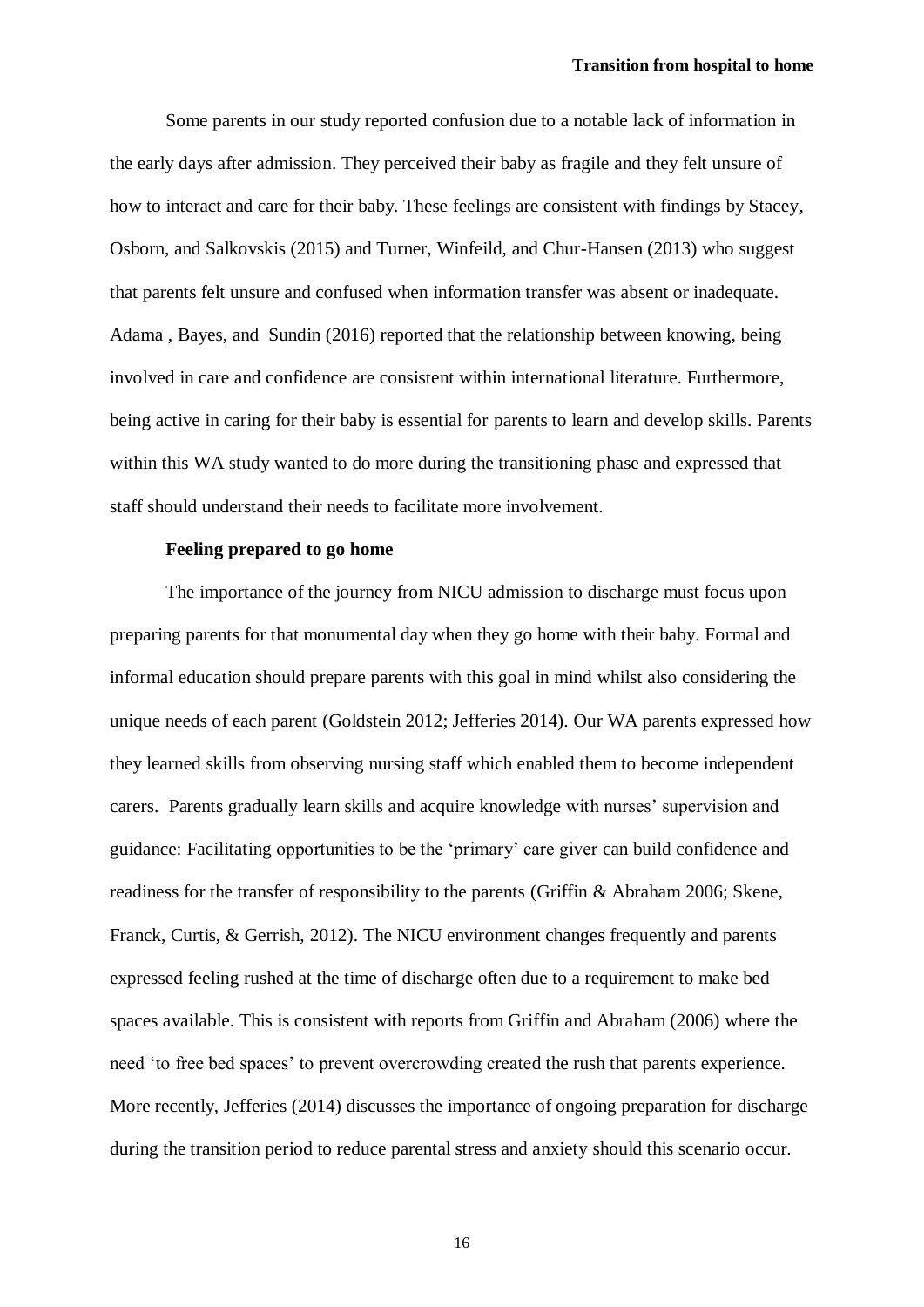WA parents in this project acknowledged that the skills they acquired in hospital will enable them to care for their babies at home and were also aware of community resources to access when discharged. Therefore, it appears that despite mixed feelings about not always being fully informed during their hospital stay, parents generally felt prepared to take their baby home.

### **Limitations**

It must be acknowledged that our findings represent one Western Australian (WA) tertiary neonatal clinical care unit where the experiences of forty parents' transitioning to home have been reported. Additionally, all couples recruited represented a traditional parenting pair with mother and father although this was not an exclusion criterion. As such, our findings do not reflect the diversity within contemporary parenting models such as same sex or single parents. Qualitative analysis relies on data saturation applied to a specific group of parents. The intention of qualitative research is not to generalise findings but the potential transferability to other contexts is determined by the reader through the provision of rich description within the findings. Parents in this study were interviewed by researchers who work as clinical staff in the NICU. These nurses have specific training in the neonatal field and extensive experience working parents. During the study period, they were not responsible for direct care of the babies. However, even with this consideration, we can only hope that parents felt they were able to openly share their experiences around the care provided to prepare them for the transition from hospital to home with their preterm infant.

### **Conclusions**

Our findings from this WA study reflect a necessity to develop strategies to improve the NICU transition and discharge experience for parents. These strategies should be aimed at improving information transfer, promoting parental contact with the multidisciplinary team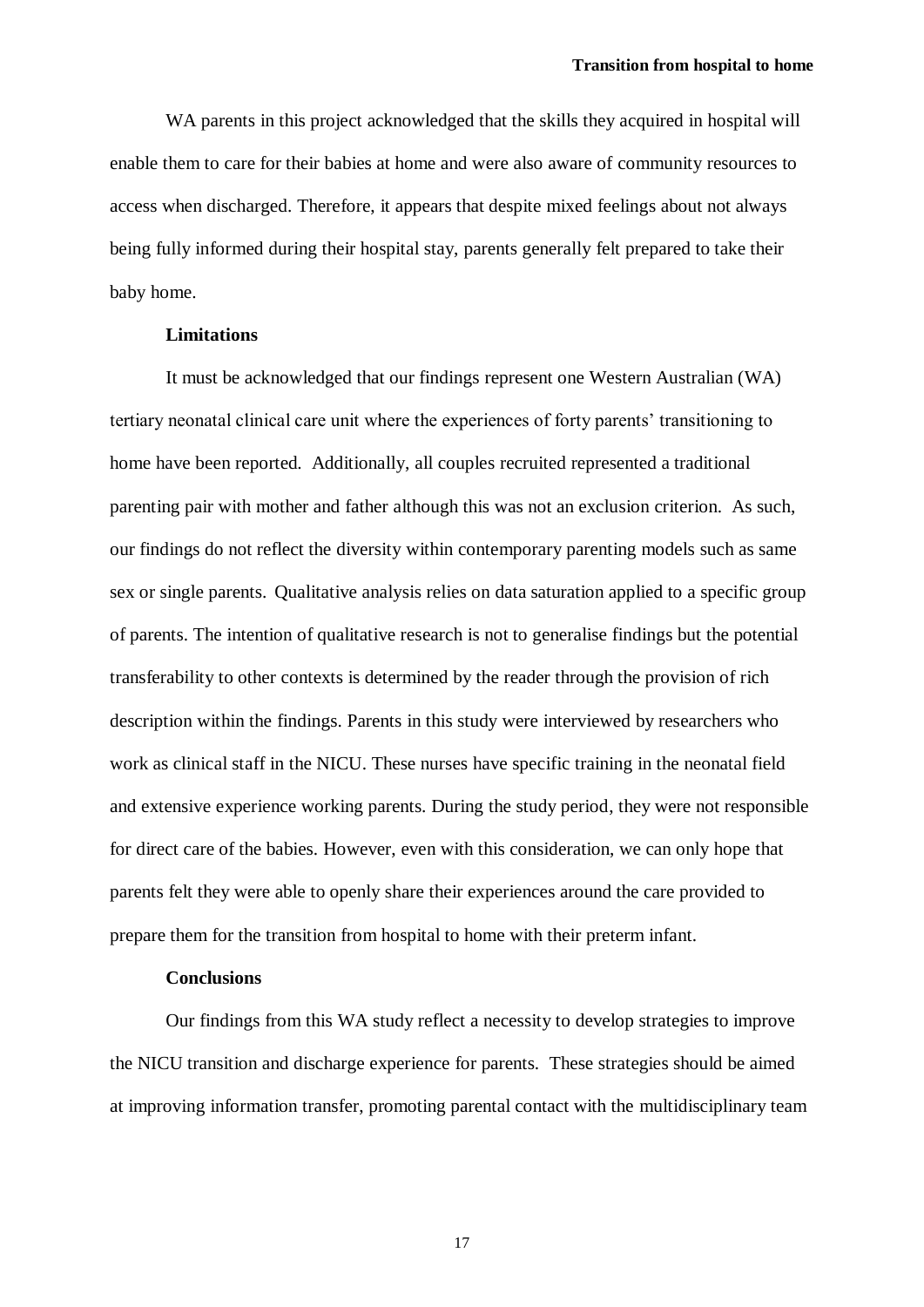and encouraging interaction from both parents to allow staff to better identify and meet their unique needs as a new family.

### **Relevance to Clinical Practice**

Exploring the experience of a group of parents transitioning from admission to discharge in an Australian tertiary care centre provided insight into parental experiences that can inform the development of strategies to improve parents' transition from hospital to home. In-depth interviews allowed parents to have a voice around their experiences that must be listened to. Learning from their stories reinforces the need to involve a multidisciplinary team approach to better address parents needs within NICU. Potential strategies should target an improvement in information transfer so parents feel well informed about the care their baby is receiving and better prepared to go home when discharge is imminent. For example, one strategy could be the creation of weekly meeting times for parents to meet with the multidisciplinary team and discuss plans for care transitioning to discharge. Further consideration could be given to the inclusion of fathers to identify and meet their specialised needs. Provision of hardcopies of information for parents is available; however, a file/folder for them to collect resources and store them in one personalised folder may assist them to plan and seek information tailored to their individual needs of their family. Finally, engagement with past parents who were consumers of care in NICU is another potential strategy whereby relevant information resources can be built with direct parental input.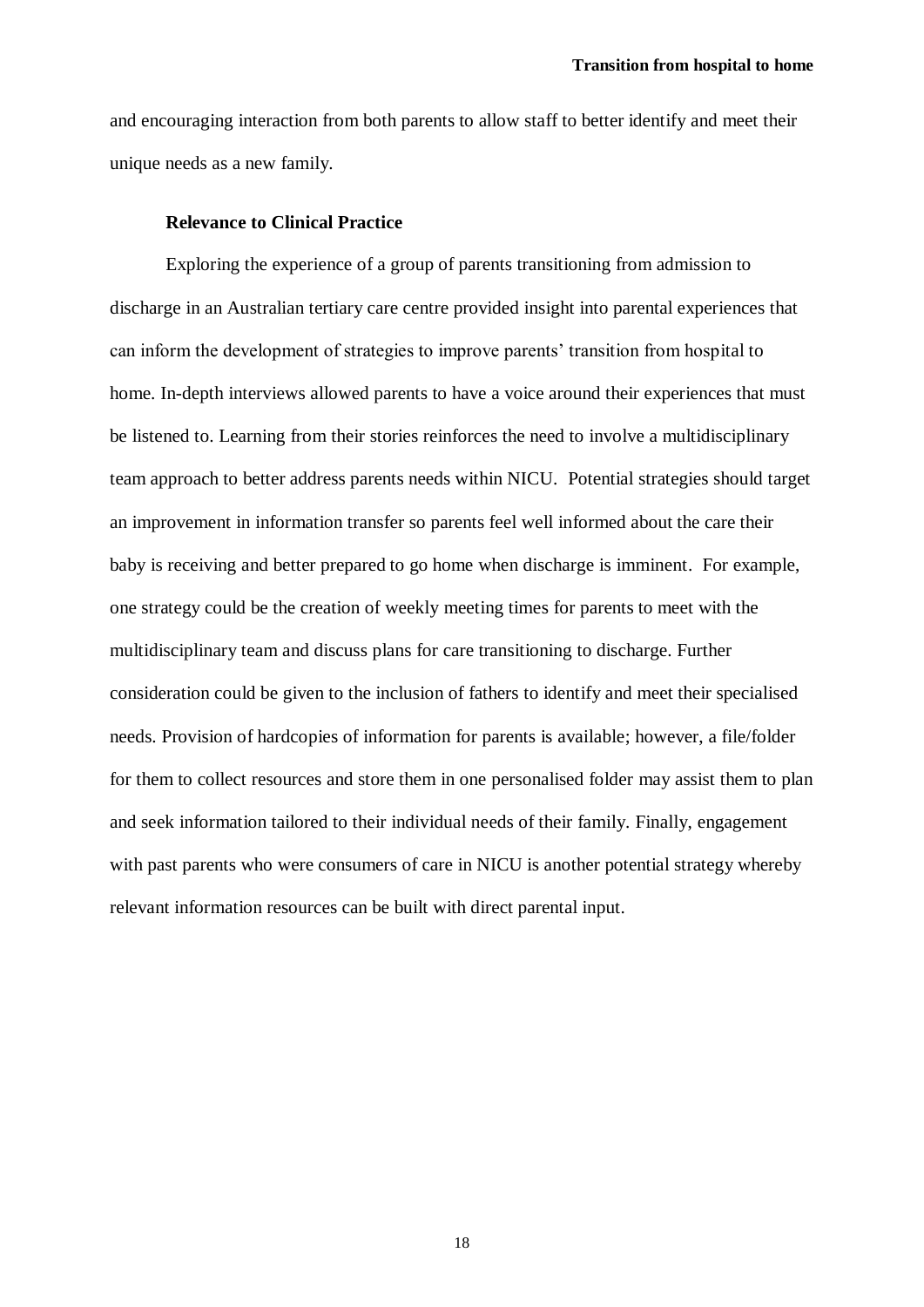## **REFERENCES**

Adama EA, Bayes S. & Sundin D. (2016) Parents` experiences of caring for preterm infants after discharge from neonatal intensive care unit: A meta synthesis of the literature. *Journal of Neonatal Nursing*. 22(1), 27–51. doi.org/10.101016/j.jnn.2015.07.006

Arockiasamy V., Holsti L. & Albersheim S. (2008) Fathers' experiences in the neonatal intensive care unit: a search for control. *Pediatrics* 121(2) e215-e222. doi:10.1542/peds.2007- 1005

Blomqvist Y., Rubertson C., Kylberg E., Joreskog K. & Nyqvist K. (2011) Kangaroo mother care helps fathers of preterm infants gain confidence in the paternal role. *Journal of Advanced Nursing* 68(9), 1988-1996. Doi:10.1111/j.1365-2648.2011.05886.x

Burger S., King J. & Tallet A. (2015) Parents' experiences of neonatal care: Findings from neonatal survey 2014. *Patient Experience Journal* (7), 45-52.

Busse M., Stromgren K., Thorngate L. & Thomas K.(2013) Parents' respnses to stress in the neonatal intensive care unit. *Critical Care Nurse* 33(4). Doi:.org/10.4037/ccn2013715

Doucette J. & Pinelli J. (2004) The effects of family resources, coping, and strains on family adjustment 18 to 24 months after the NICU experience. *Advances in Neonatal Care,* (4)**,** 92- 104. Doi: 10.1016/j.adnc.2004.01.005

Enlow E., Herbet T S., Jovell J., Lorch S., Anderson C. & Chamberlain J. (2014) Neonatal intensive care unit to home: the transition from parent and paediatrician perspectives, a prospective cohort study. *Journal of Perinatology* 34**,** 761-6. Doi: 10.1038/jp.2014.75

Feeley N., Sherrad K., Waitzer E. & Boisvert L. (2012) The father at the bedside: patterns of involvment in the NICU. *The Journal of Perinatal and Neonatal Nursing* 27(1),72-80. Doi:10.1097/JPN.0bo13e31827fb415.

Feeley N., Waitzer E., Sherrard K., Boisvert L. & Zelkowitz P. (2012) Fathers' perceptions of the barriers and facilitators to their involvement with their newborn hospitalised in the neonatal intensive care unit. *Journal of Clinical Nursing* 22(3-4), 521-530. Doi:10.1111/j.1365-2072.2012.04231.x.

Gardner G., Barrett T., Coonan K., Cox H. & Robertson B. (2002) Parent support programmes in neonatal intensive care: researching the issues. *Neonatal,Peadiatric and Child Health Nursing* 5 (1) 20- 25

Garten L., Nazary L., Metze B. & Buhrer C. (2013) Pilot study of experiences and needs of 111 fathers of very low birth weight infnats in a neonatal intensive care unit. *Journal of Perinatology* 33,65-69*.* Doi: 10.1038/jp.2012.32.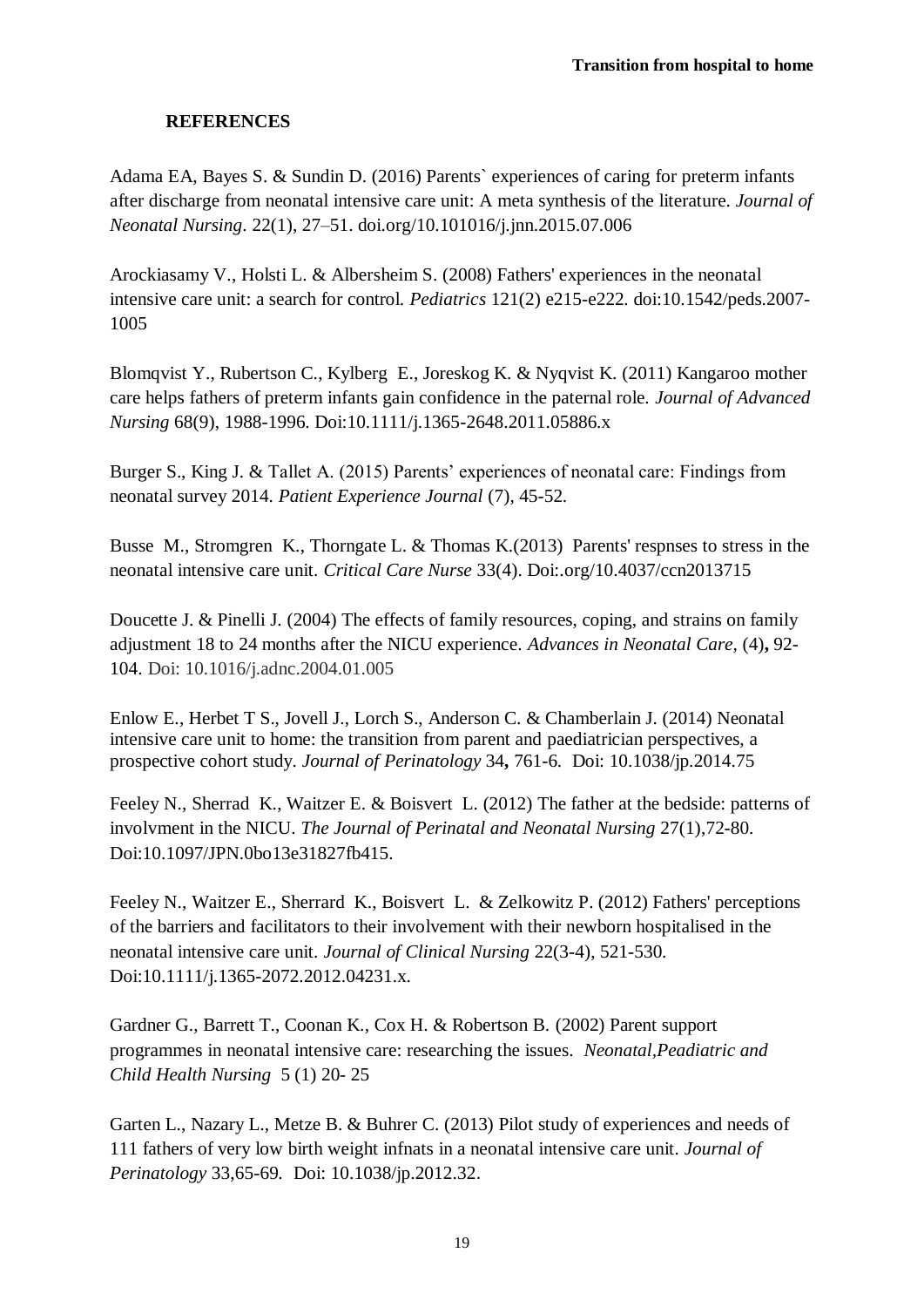Gooding J., Cooper L., Blaine A., Franck L., Howse J. & Berns S. (2011) Family support and family-centered care in the neonatal intensive care unit: origins, advances, impact. *Seminars in Perinatolgy* 35(1), 20-28. Doi: 10.1053/j.semperi2010.10.004

Goldstein L. (2012) Family Support and Education. *Physical and Occupational Therapy in Paediatrics* 33, 139-61. Doi: 10.3109/01942638.2012.754393.

Griffin T. & Abraham M. (2006) Transition to home from the newborn intensive care unit: applying the principles of family-centered care to the discharge process. *The Journal of Perinatal & Neonatal Nursing* 20 (3), 243-249.

Jefferies A. (2014) Going home: Facilitating discharge of the preterm infant . *Paediatric Child Health* 19 (1), 31-35.

Kowalski W J., Leef K H., Mackley A., Spear M. & Paul D. (2006) Communicating with parents of premature infants: who is the informant? *Journal of Perinatology* 26, 44–48. doi:10.1038/sj.jp.721140

Lopez G., Anderson K. & Feutchinger J.(2012) Transition of premature infants from hospital to home Life. *Neonatal Network* 31(4) ,207-214.

Mackley A., Locke R., Spear M. & Joseph R. (2010) Forgotten parent: NICU paternal emotional response. *Advances in Neonatal Care* 10(4), 200-203. Doi:10.1097/ANC.0b013e3181e946f0

Magnussen D. (1982) Situational determinants of stress: An interactional perspective. In Goldberger & S. Brenznitz (Eds.), *Handbook of Stress, theoretical clinical aspects*, Ch 15 ( 1st ed., pp. 231-253). New York: Free Press, Collier Macmillan,

Matricardi S., Agostino R., Fedeli C. & Montirosso R. (2013) Mothers are not fathers: differences between parents in the reduction of stress levels after a parental intervention in a NICU. *Acta Peadiatrica* 102(1), 8-14. Doi:10.1111/apa12058

Melnyk B., Feinstein N., Alpert Gillis L., Fairbanks E., Crean H., Sinkin R., Stone P., Small L.,Tu X. & Gross, S. (2006) Reducing premature infants' length of stay and improving parents' mental health outcomes with the Creating Opportunities for Parent Empowerment (COPE) neonatal intensive care unit program: a randomized, controlled trial. *Pediatrics* 118(5), e1414-e1427. doi:10.1542/peds.2005-2580

National Health and Medical Research Council (NHMRC) (2007) National *statement on ethical conduct in human research.* Retrieved April 2014 [http://www.nhmrc.gov.au](http://www.nhmrc.gov.au/)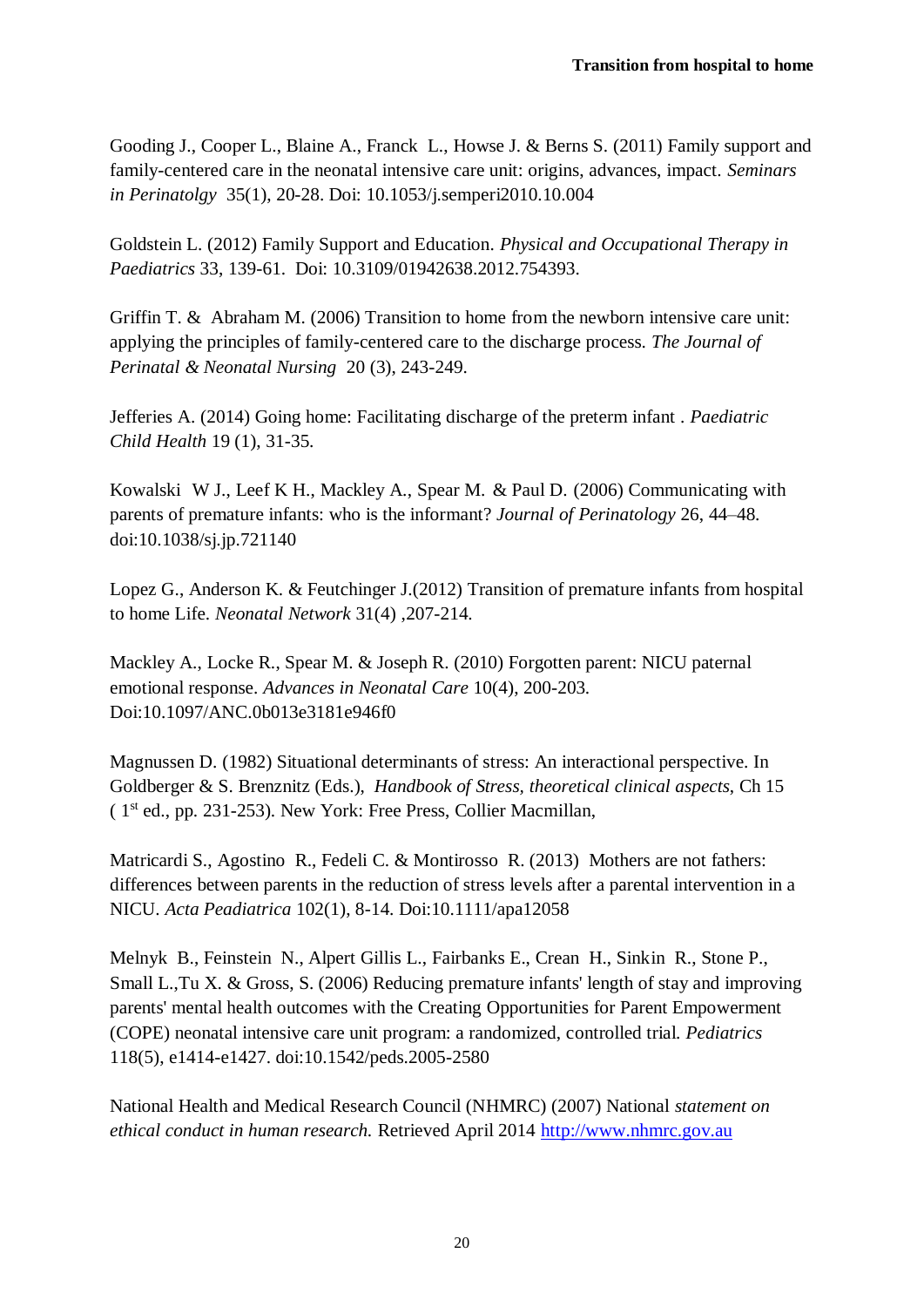Polit, D., & Beck, C. (2010). *Essentials of Nursing Research: Appraising Evidence for Nursing Practice.*  $(7<sup>th</sup>$  ed.). Sydney: Lippincott Williams & Wilkins.

Schlittenhart J., Smart D., Miller K. & Severtson B. (2011) Preparing parents for NICU discharge. *Nursing for Women's Health* 15(6), 484-494. doi: 10.1111/j.1751- 486X.2011.01676.x

Schneider, Z., Whitehead, D., LoBiondo-Wood, G. & Haber, J. (2016). *Nursing and Midwifery Research: Methods and Appraisal for Evidence-Based Practice.* (5<sup>th</sup> ed.). Chatswood NSW: Elsevier.

[Skene](http://www-ncbi-nlm-nih-gov.kelibresources.health.wa.gov.au/pubmed/?term=Skene%20C%5BAuthor%5D&cauthor=true&cauthor_uid=22789154) C., [Franck L.](http://www-ncbi-nlm-nih-gov.kelibresources.health.wa.gov.au/pubmed/?term=Franck%20L%5BAuthor%5D&cauthor=true&cauthor_uid=22789154), [Curtis P.](http://www-ncbi-nlm-nih-gov.kelibresources.health.wa.gov.au/pubmed/?term=Curtis%20P%5BAuthor%5D&cauthor=true&cauthor_uid=22789154) & [Gerrish,](http://www-ncbi-nlm-nih-gov.kelibresources.health.wa.gov.au/pubmed/?term=Gerrish%20K%5BAuthor%5D&cauthor=true&cauthor_uid=22789154) K. (2012) Parental involvement in neonatal comfort care. *Journal of Obstetrics, Gynaecology and Neonatal Nursing* 41(6):786-97. Doi: 10.1111/j.1552-6909.2012.01393. x.

Smith V., Young S., Pursley D., McCormaick M. & Zupancic J. (2009) Are families prepared for discharge from the NICU? *Journal of Perinatology* 29, 623-629. doi: 10.1038/jp.2009.58

Stacey S., Osborn M. & Salkovskis P. (2015) Life is a rollercoaster…What helps parents cope with the Neonatal Intensive Care Unit (NICU)? *Journal of Neonatal Nursing* 21, 136 -141 Doi: org/10.1016/j.jnn.2015.04.006

Streubert, J. & Carpenter, D. (2011). *Qualitative Research In Nursing: Advancing the*  Humanistic Imperative. (5<sup>th</sup> ed.). Sydney: Lippincott Williams & Wilkins.

Tracy N. (2000). *Parents of premature infants: their emotional world.* London: Whurr Publishers Ltd

Tuner M., Winfield H. & Chur-Hansen A. (2013) The Emotional experiences and supports for parents with babies in a neonatal nursery. *Advances in Neonatal Care* 13**,** 438- 446. doi: 10.1097/ANC.0000000000000030

Weis J., Zoffmann. & Egerod I.(2013) Enhancing person-centred communicaiton in the NICU: a comparative thematic analysis . *Nurs Crit Care,*20(6),287- 298.http://doi.org/10.1111/nicc.12062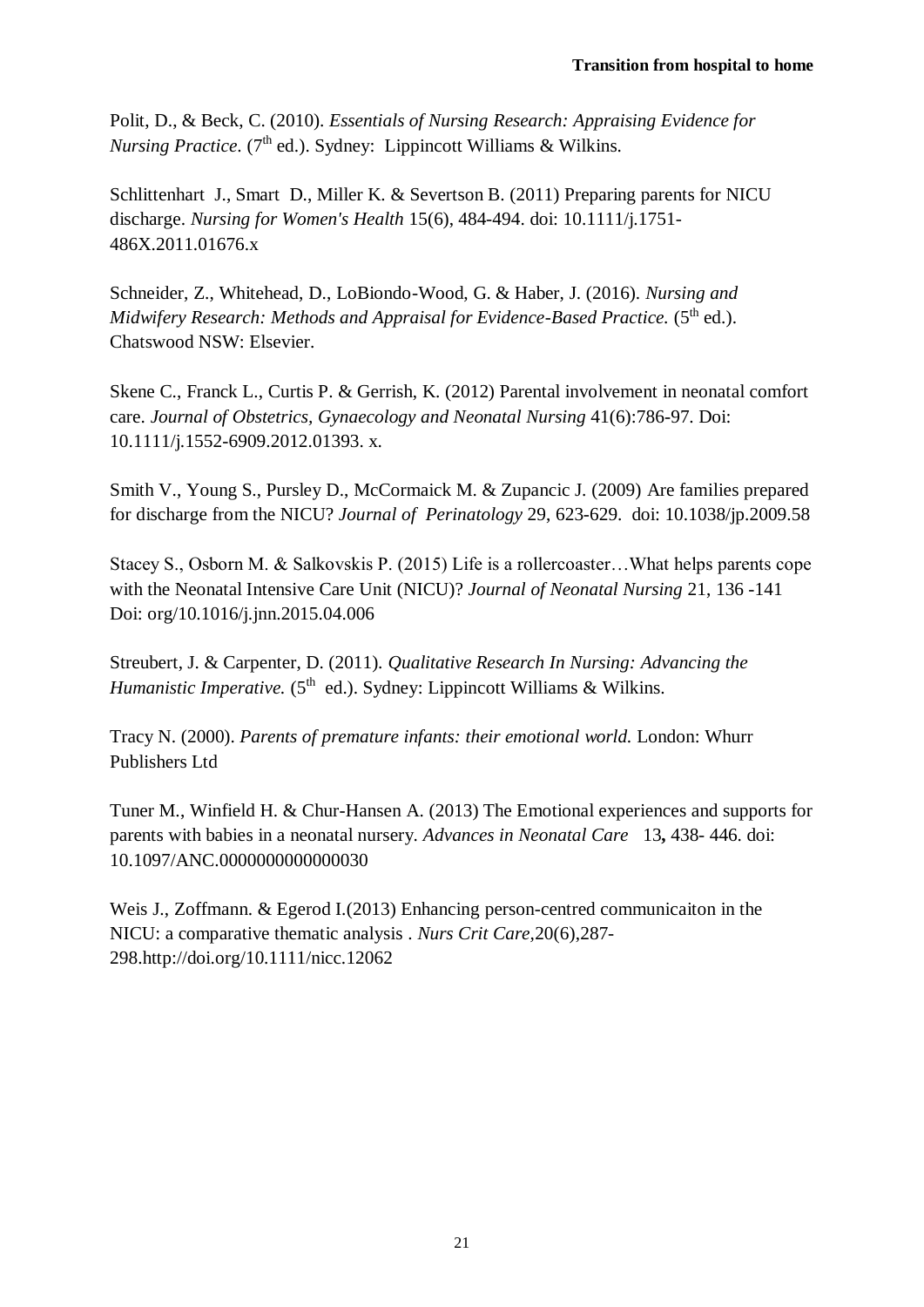# **Table 1. Interview questions**

| 1. | What were your impressions of the nursery after your baby was admitted?                                    |
|----|------------------------------------------------------------------------------------------------------------|
| 2. | As parents how informed were you in relation to what was happening to your baby?                           |
| 3. | What information was offered?                                                                              |
| 4. | How was information offered?                                                                               |
| 5. | As parents how involved did you feel in relation to what was happening with the care of<br>your baby?      |
| 6. | Have you referred to other sources for information about preterm babies?                                   |
| 7. | What is your understanding of our discharge process, follow-up program and home<br>visiting?               |
| 8. | Do you have any recommendations for improving our preparation of parents for discharge<br>with their baby? |
|    | 9. Would you like to share any other thoughts or feelings?                                                 |
|    | Phase Two: Post Discharge (At home, 4-6 weeks post discharge)                                              |
|    | 1. Looking after your baby in the hospital is different to being at home. When you arrived                 |
|    | home with your baby, how did you feel?                                                                     |
| 2. | How prepared did you feel to care for your baby in your home environment?                                  |
|    | If necessary, where did you seek additional information to assist with caring for your baby                |
| 3. | at home?                                                                                                   |
|    | 4. How would you recommend we improve our preparation of parents for discharge home<br>with their baby?    |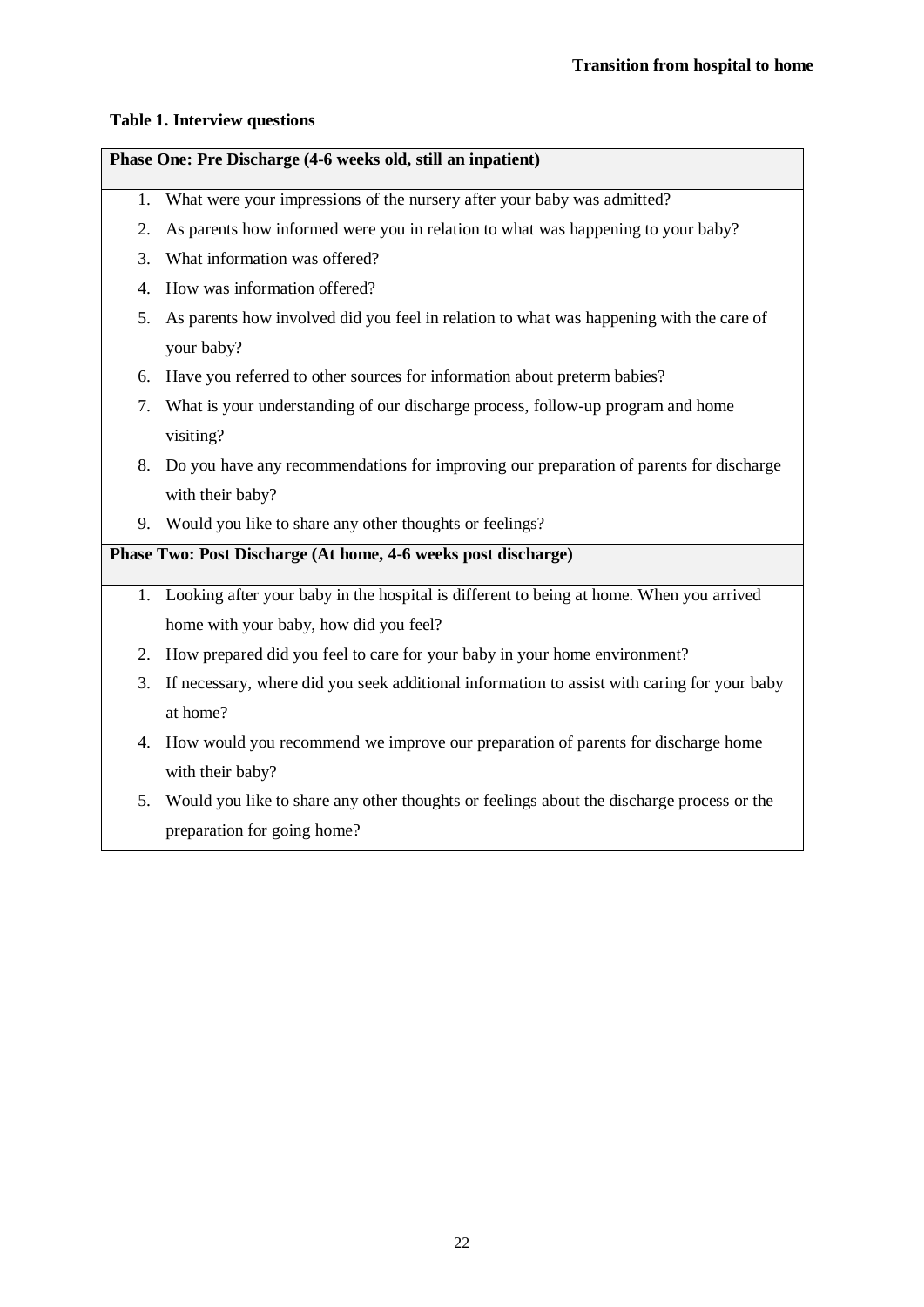| <b>Theme and subthemes</b>                                                                            | <b>Description</b>                                                                                                                                                                                                                                                                                       |  |  |  |  |
|-------------------------------------------------------------------------------------------------------|----------------------------------------------------------------------------------------------------------------------------------------------------------------------------------------------------------------------------------------------------------------------------------------------------------|--|--|--|--|
| <b>First Impressions</b>                                                                              |                                                                                                                                                                                                                                                                                                          |  |  |  |  |
| <b>Physical environment</b><br>Judgment of the clinical staff<br><b>Mixed emotions</b>                | This theme and subthemes reflects parents' thoughts about the<br>physical environment, judgment of the clinical staff and<br>resulting emotions during their first visit to the NCCU.                                                                                                                    |  |  |  |  |
| <b>What do I Need to Know?</b>                                                                        |                                                                                                                                                                                                                                                                                                          |  |  |  |  |
| My need for information<br>changes over time<br>Mothers and fathers gather<br>information differently | Parents wanted to feel informed about their baby's condition and<br>needed this information to facilitate their involvement in the care<br>of their baby. Being kept up to date with their baby's progress<br>was paramount for parents so they could appreciate and<br>contribute to decisions in care. |  |  |  |  |
| Consistency in the<br>information                                                                     |                                                                                                                                                                                                                                                                                                          |  |  |  |  |
| Where do I get the<br>information I need                                                              |                                                                                                                                                                                                                                                                                                          |  |  |  |  |
| Being Involved in my Baby's                                                                           |                                                                                                                                                                                                                                                                                                          |  |  |  |  |
| Care                                                                                                  | Although parents wanted to be involved in their baby's care,                                                                                                                                                                                                                                             |  |  |  |  |
| I can do more as my baby<br>grows                                                                     | they were acutely aware that the level of their involvement was<br>guided by their baby's condition. Parents shared how they were<br>pleased when opportunities arose reflecting an improvement in                                                                                                       |  |  |  |  |
| <b>Nurses need to understand</b>                                                                      | their baby's condition that meant they could increase their                                                                                                                                                                                                                                              |  |  |  |  |
| what my needs are                                                                                     | involvement. However, the reality of being involved was<br>daunting and having encouragement and support by nurses was                                                                                                                                                                                   |  |  |  |  |
| <b>Challenges with nursing</b><br>staff                                                               | highly valued though not always given.                                                                                                                                                                                                                                                                   |  |  |  |  |
| Getting ready to take my<br>baby home                                                                 | Parents indicated that they had not received much information<br>regarding the discharge process. Some had not heard term<br>before or it was not well understood. Parents trusted the clinical<br>staff would provide what they needed to know when the time<br>was right.                              |  |  |  |  |

**Table 2. Themes and Sub Themes: Transition from hospital to home pre discharge**